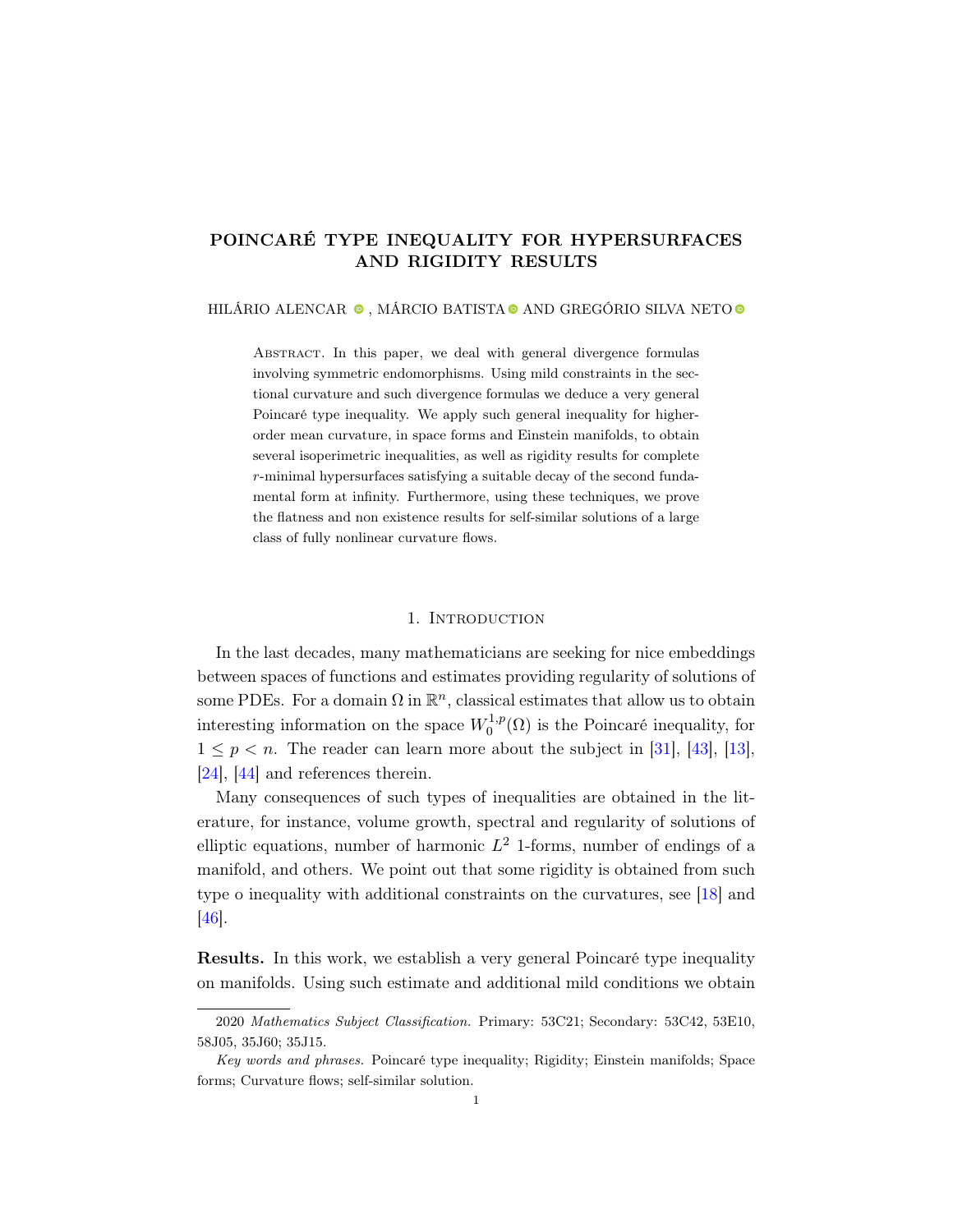rigidity results for hypersurfaces of space forms and for suitable Einstein manifolds, as we briefly describe in the following. We prove

- (i) Isoperimetric inequalities for domains of hypersurfaces of  $\mathbb{R}^{m+1}$ ;
- (ii) that  $(r + 1)$ -minimal hypersurfaces of the space forms, which satisfy a suitable decay for the integral of the r-mean curvature over geodesic spheres, are foliated by totally geodesic submanifolds, becoming cylinders or totally geodesic hypersurfaces if its Ricci curvature is bounded from bellow;
- (iii) that a hypersurface with a determined constant scalar curvature in a Einstein manifold is totally geodesic, provided the integral of its mean curvature over geodesic spheres satisfy a suitable decay;
- (iv) Rigidity result for the hyperplane as the only homothetic self-similar solutions of a wide class of fully nonlinear curvature flows.

Organization of the paper. In section [2](#page-1-0) we present the basic computations of this work. In section [3](#page-6-0) we state our main general inequality and apply it for the setting of higher-order mean curvature and to derive isoperimetric inequalities. In section [4](#page-17-0) we obtain rigidity results of item (ii) and (iii) above as a consequence of our Poincaré type inequality. We conclude the paper proving, in section [5,](#page-19-0) the rigidity results for self-similar solutions of some nonlinear curvature flows.

# 2. NOTATIONS AND PRELIMINARIES

<span id="page-1-0"></span>Let M be a hypersurface of a Riemannian  $(m+1)$ -manifold  $\overline{M}^{m+1}$ . Denote by  $\nabla$  and  $\overline{\nabla}$  the connections of M and  $\overline{M}^{m+1}$ , respectively. Given  $\overline{X}$ :  $M \to T\overline{M}^{m+1}$  a vector field, write  $\overline{X} = X^{\top} + X^{\perp}$ , where  $X^{\top} \in TM$  and  $X^{\perp} \in TM^{\perp}$ . Denoting by  $\langle \cdot, \cdot \rangle$  the metric of  $\overline{M}$ , we have, for vector fields  $Y, Z \in TM$ ,

$$
\langle \overline{\nabla}_Y \overline{X}, Z \rangle = \langle \overline{\nabla}_Y X^{\top} + \overline{\nabla}_Y X^{\perp}, Z \rangle
$$
  
\n
$$
= \langle \overline{\nabla}_Y X^{\top}, Z \rangle + \langle \overline{\nabla}_Y X^{\perp}, Z \rangle
$$
  
\n
$$
= \langle \overline{\nabla}_Y X^{\top}, Z \rangle - \langle X^{\perp}, \overline{\nabla}_Y Z \rangle
$$
  
\n
$$
= \langle \overline{\nabla}_Y X^{\top}, Z \rangle - \langle X^{\perp}, B(Y, Z) \rangle,
$$

where  $B(Y, Z) = \overline{\nabla}_Y Z - \nabla_Y Z$  denotes the second fundamental form of M. If  $\eta$  is the normal vector field, then  $X^{\perp} = \langle \overline{X}, \eta \rangle \eta$ . It implies

<span id="page-1-1"></span>(1)  
\n
$$
\langle \overline{\nabla}_Y \overline{X}, Z \rangle = \langle \overline{\nabla}_Y X^{\top}, Z \rangle - \langle \overline{X}, \eta \rangle \langle \eta, B(Y, Z) \rangle
$$
\n
$$
= \langle \overline{\nabla}_Y X^{\top}, Z \rangle - \langle \overline{X}, \eta \rangle \langle A(Y), Z \rangle,
$$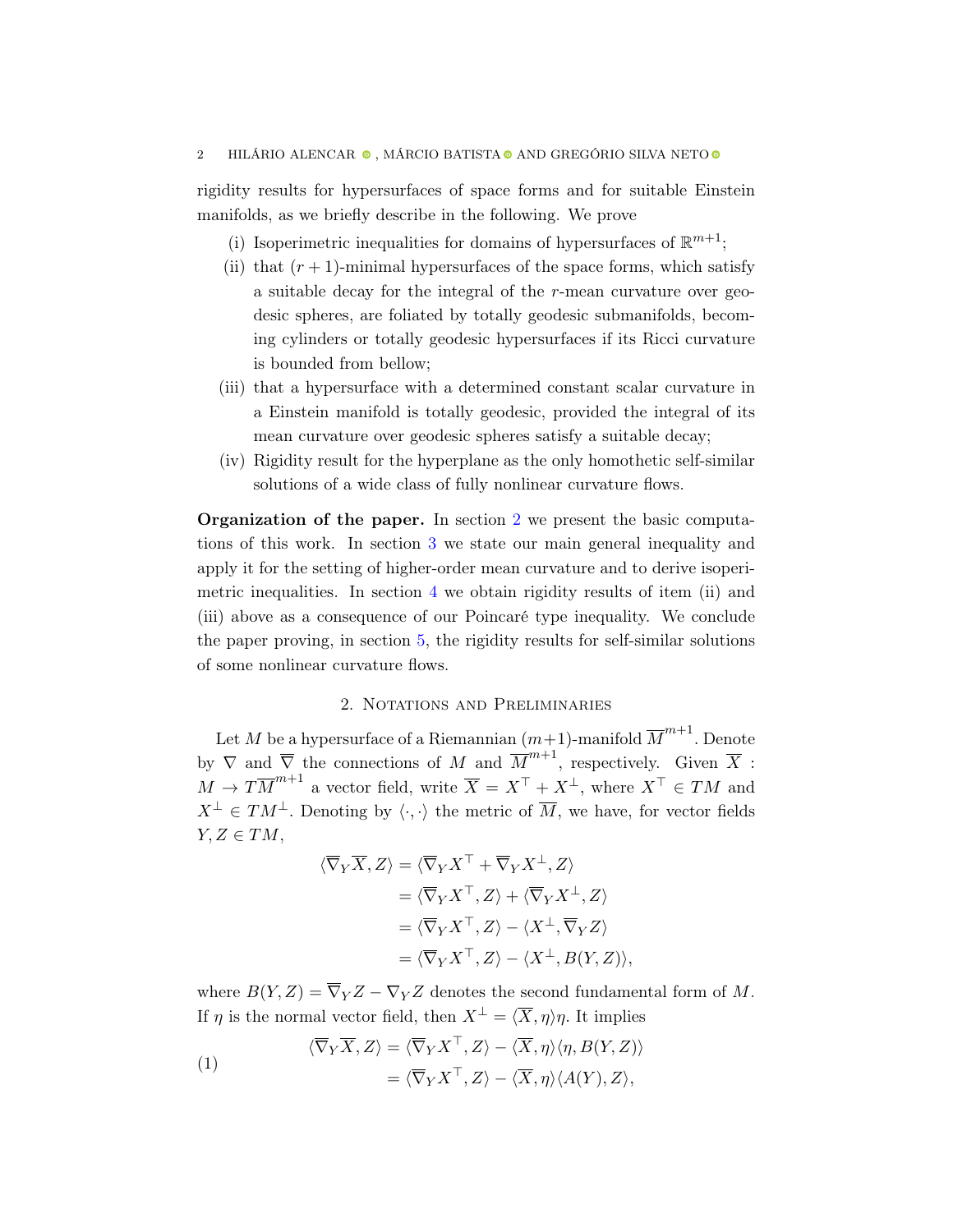where  $A: TM \rightarrow TM$  is the Weingarten operator which is given by

(2) 
$$
\langle A(V), W \rangle = \langle \eta, B(V, W) \rangle, V, W \in TM.
$$

We first state a very general divergence formula which will be useful for us in the next section. A similar formula was obtained by the first and third named authors in [\[1\]](#page-22-0).

<span id="page-2-0"></span>**Proposition 2.1.** If M is a hypersurface of a  $(m + 1)$ -dimensional Riemannian manifold  $\overline{M}^{m+1}$ ,  $m \geq 2$ , and  $\overline{X} : M \to T\overline{M}$  is a vector field, then, for every symmetric linear operator  $T: TM \rightarrow TM$ , it holds

(3) 
$$
\operatorname{div}_f(T(X^\top)) = -\langle X^\top, T(\nabla f) \rangle + \operatorname{tr}\left(E \mapsto T\left((\overline{\nabla}_E \overline{X})^\top\right)\right) + \langle \overline{X}, \eta \rangle \operatorname{tr}(AT) + (\operatorname{div} T)(X^\top).
$$

Here,  $\text{div}_f(Y) = e^f \text{div}(e^{-f}Y)$  is the weighted divergent,  $f : M \to \mathbb{R}$  is a smooth function,  $(\text{div } T)(Y) = \text{tr}(E \mapsto (\nabla_E T)(Y))$ , and tr denotes the trace of the operator.

*Proof.* Let  $\{e_1, e_2, \ldots, e_m\}$  be an orthonormal frame in  $TM$  and  $\overline{X} \in T\overline{M}$ . First, since  $T$  is self-adjoint, we have

 $\mathrm{tr}\left(E \mapsto T\left(\left(\overline{\nabla}_{E}\overline{X}\right)^{\top}\right)\right) = \sum^{m}$  $i=1$  $\left\langle T\left(\left(\overline{\nabla}_{e_{i}}\overline{X}\right)^{\top}\right),e_{i}\right\rangle =\sum^{m}$  $i=1$  $\langle \nabla_{e_i} X, T(e_i) \rangle.$ (4)

By using  $(1)$ , p[.2,](#page-1-1) and the self-adjointness of A, we obtain

$$
\sum_{i=1}^{m} \langle \overline{\nabla}_{e_i} \overline{X}, T(e_i) \rangle = \sum_{i=1}^{m} \langle \overline{\nabla}_{e_i} X^{\top}, T(e_i) \rangle - \left( \sum_{i=1}^{m} \langle A(e_i), T(e_i) \rangle \right) \langle \overline{X}, \eta \rangle
$$

$$
= \sum_{i=1}^{m} \langle \overline{\nabla}_{e_i} X^{\top}, T(e_i) \rangle - \left( \sum_{i=1}^{m} \langle (AT)(e_i), e_i \rangle \right) \langle \overline{X}, \eta \rangle
$$

$$
= \sum_{i=1}^{m} \langle \overline{\nabla}_{e_i} X^{\top}, T(e_i) \rangle - \text{tr}(AT) \langle \overline{X}, \eta \rangle.
$$

Thus,

$$
\sum_{i=1}^{m} \langle \overline{\nabla}_{e_i} X^{\top}, T(e_i) \rangle = \text{tr}\left(E \mapsto T\left(\left(\overline{\nabla}_E \overline{X}\right)^{\top}\right)\right) + \text{tr}(AT)\langle \overline{X}, \eta \rangle.
$$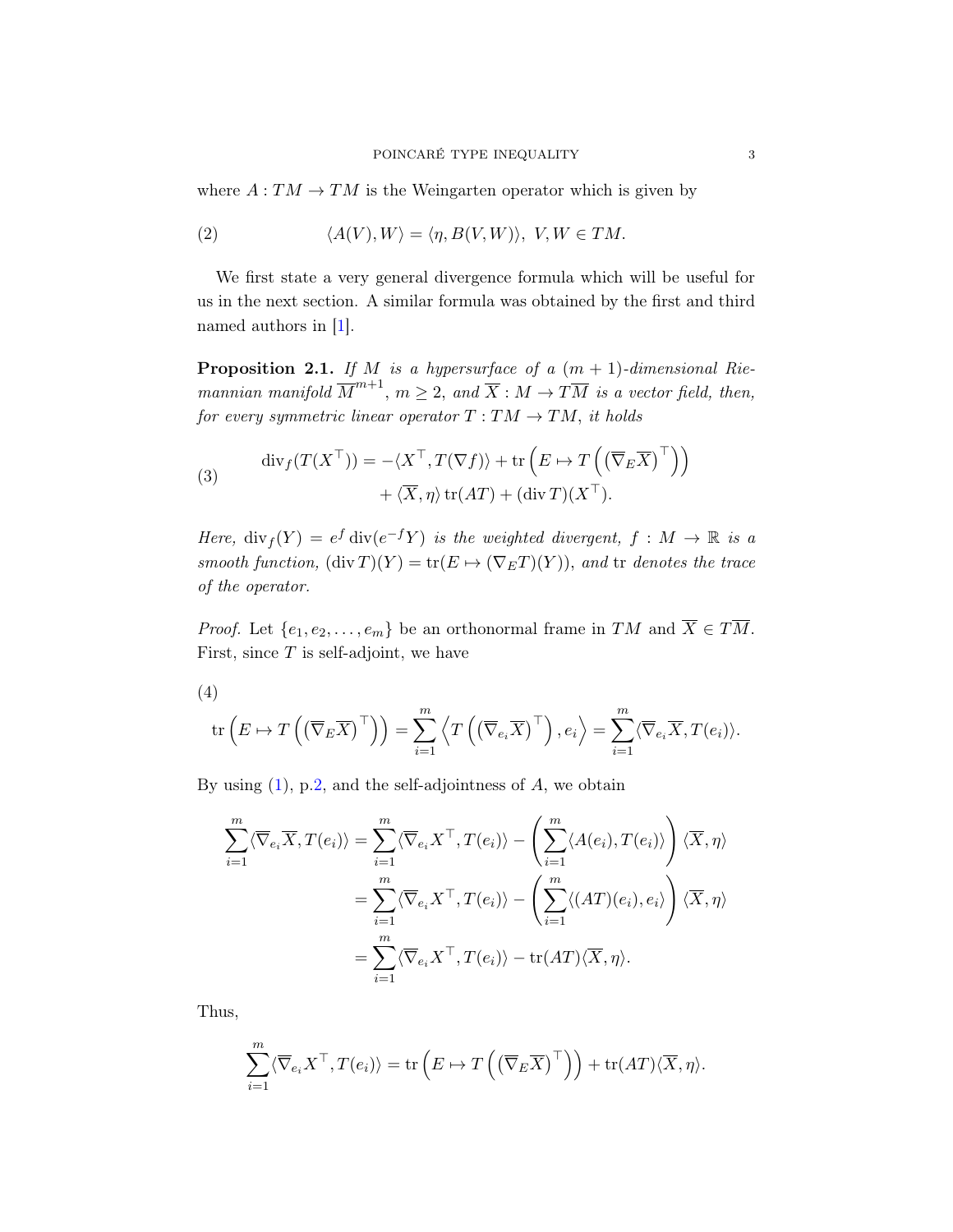On the other hand, the self-adjointness of  $T$  implies

$$
\sum_{i=1}^{m} \langle \overline{\nabla}_{e_i} X^{\top}, T(e_i) \rangle = \sum_{i=1}^{m} \langle \nabla_{e_i} X^{\top} + B(e_i, X^{\top}), T(e_i) \rangle
$$
  
\n
$$
= \sum_{i=1}^{m} \langle T(\nabla_{e_i} X^{\top}), e_i \rangle
$$
  
\n
$$
= \sum_{i=1}^{m} \langle \nabla_{e_i} (T(X^{\top})), e_i \rangle - \sum_{i=1}^{m} \langle (\nabla_{e_i} T)(X^{\top}), e_i \rangle
$$
  
\n
$$
= \text{div}(T(X^{\top})) - \text{tr}(E \mapsto (\nabla_E T)(X^{\top}))
$$
  
\n
$$
= \text{div}(T(X^{\top})) - (\text{div } T)(X^{\top}).
$$

Therefore,

$$
\operatorname{div}(T(X^{\top})) = \operatorname{tr}\left(E \mapsto T\left(\left(\overline{\nabla}_E \overline{X}\right)^{\top}\right)\right) + (\operatorname{div} T)(X^{\top}) + \operatorname{tr}(AT)\langle\overline{X}, \eta\rangle.
$$

Since

$$
\operatorname{div}_f(Y) = e^f \operatorname{div}(e^{-f}Y) = \operatorname{div}(Y) - \langle \nabla f, Y \rangle, \ Y \in TM,
$$

we conclude the result.  $\hfill \square$ 

In the next lemma we will estimate  $\text{tr}\left(E \mapsto T\left(\left(\overline{\nabla}_{E}\overline{X}\right)^{\top}\right)\right)$ , for a special vector field  $\overline{X}$ , in terms of tr T, the distance function of  $\overline{M}$  and the bounds of the sectional curvatures of  $\overline{M}$ . This result is essentially in [\[12\]](#page-22-1), Proposition 2.2, p.109, but by the difference of notations in both articles and by the sake of completeness, we include a (different) proof here.

<span id="page-3-0"></span>**Lemma 2.1.** Let  $\overline{M}^{m+1}$ ,  $m \geq 2$ , be a Riemannian  $(m + 1)$ -dimensional manifold whose sectional curvatures along the geodesics  $\overline{\gamma}:[0,\ell]\to\overline{M}$  satisfy

$$
{\rm Sect}_{\overline{M}}(\overline{V},\overline{\gamma}')\le -\frac{G''(t)}{G(t)},\,\,\forall\,\,\overline{V}\in T\overline{M},\,\,\overline{V}\perp \overline{\gamma}',
$$

for a class  $\mathcal{C}^2$  nondecreasing function  $G : [0, b) \to \mathbb{R}$ , positive for  $t \neq 0$  and  $b > l$ . Let M be a hypersurface of  $\overline{M}^{m+1}$ ,  $T: TM \rightarrow TM$  be a non-negative symmetric linear operator, and  $\rho(x) = \rho(p, x)$  be the geodesic distance of  $\overline{M}^{m+1}$  starting at a point  $x_0 \in \overline{M}^{m+1}$ . If  $x \in M$  satisfies  $\rho(x) < i(\overline{M})$ , where  $i(\overline{M})$  is the injectivity radius of  $\overline{M}^{m+1}$ , then the vector field  $\overline{X} = G(\rho) \overline{\nabla} \rho$ satisfies

(5) 
$$
\operatorname{tr}\left(E \mapsto T\left(\left(\overline{\nabla}_E \overline{X}\right)^{\top}\right)\right)(x) \geq G'(\rho(x))(\operatorname{tr} T)(x).
$$

*Proof.* Consider  $\gamma : [0, \rho(x)] \to \overline{M}$  defined by  $\gamma(t) = \exp_{x_0}(tu)$ ,  $u \in T_{x_0}\overline{M}$ , the unit speed geodesic such that  $\gamma(0) = x_0 \cdot \gamma(\rho(x)) = x$ . Let  $\{e_1, e_2, \ldots, e_m\}$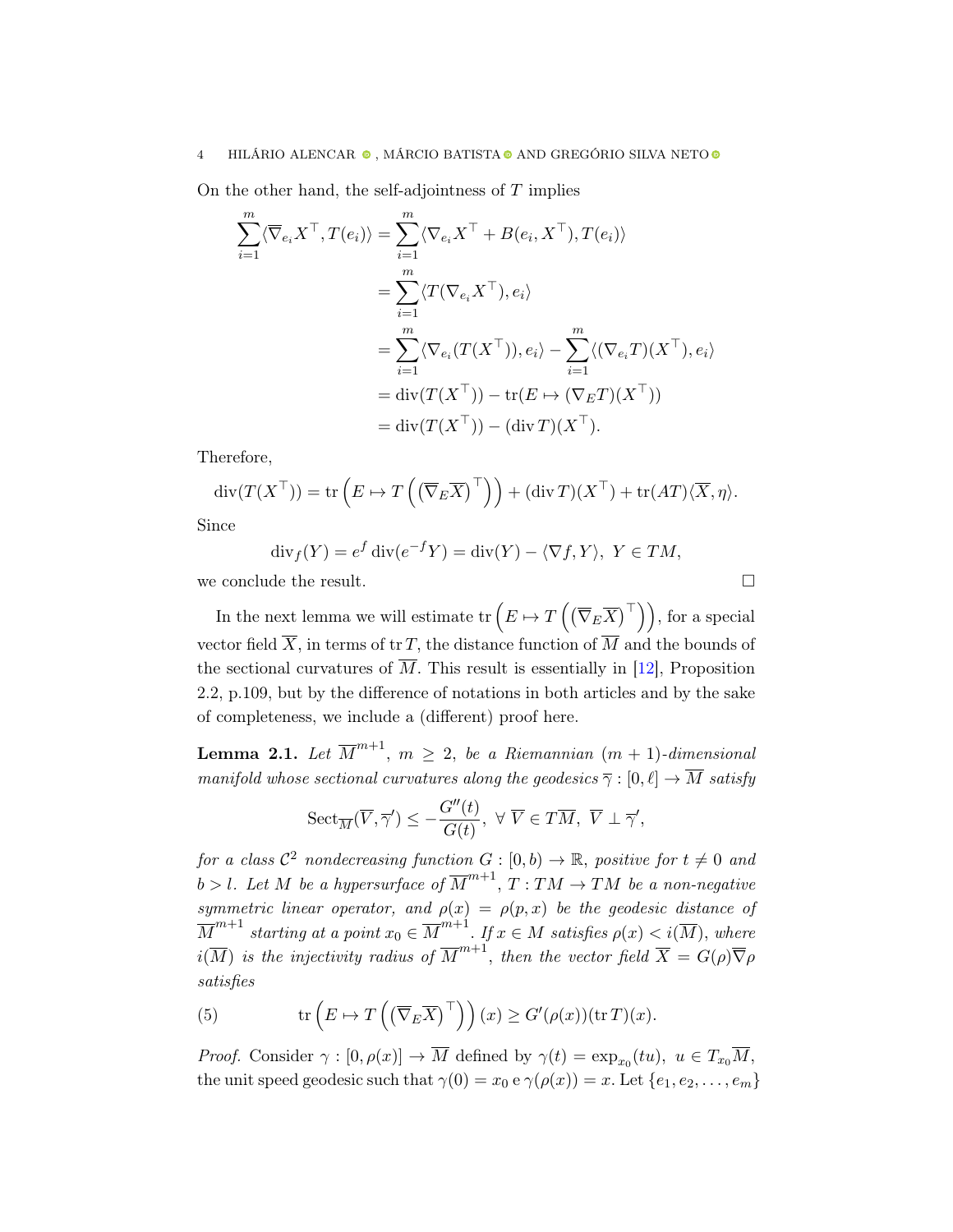be an orthonormal basis of  $T_xM$  composed by eigenvectors of T in  $x \in M$ , i.e.,

$$
T(e_i(x)) = \theta_i(x)e_i(x), i = 1, 2, \ldots, m.
$$

Let  $Y_i$ ,  $i = 1, 2, \ldots, m$ , be the unitary projections of  $e_i(x)$  over  $\gamma'(\rho(x))^{\perp} \subset$  $T_x\overline{M}$ , namely,

$$
Y_i = \frac{e_i(x) - \langle e_i(x), \gamma'(\rho(x)) \rangle \gamma'(\rho(x))}{\|e_i(x) - \langle e_i(x), \gamma'(\rho(x)) \rangle \gamma'(\rho(x))\|}, \ i = 1, 2, \ldots, m.
$$

Thus,

$$
e_i(x) = b_i Y_i + c_i \gamma'(\rho(x)),
$$

where  $b_i = ||e_i(x) - \langle e_i(x), \gamma'(\rho(x)) \rangle \gamma'(\rho(x))||$  and  $c_i = \langle e_i(x), \gamma'(\rho(x)) \rangle$  satisfy  $b_i^2 + c_i^2 = 1$  and  $Y_i \perp \gamma'$  for all  $i = 1, 2, ..., m$ . Since we are assuming that  $\rho(x) < i(\overline{M})$ , there are no conjugate points to  $x_0$  along  $\gamma$ . Thus

$$
\operatorname{tr}\left(E \longmapsto T\left(\left(\overline{\nabla}_{E}\overline{X}\right)^{\top}\right)\right) = \sum_{i=1}^{m} \langle \overline{\nabla}_{e_{i}}\overline{X}, T(e_{i}) \rangle = \sum_{i=1}^{m} \theta_{i} \langle \overline{\nabla}_{e_{i}}\overline{X}, e_{i} \rangle
$$

$$
= \sum_{i=1}^{m} \theta_{i} \langle \overline{\nabla}_{b_{i}} Y_{i} + c_{i} \gamma \rangle
$$

$$
= \sum_{i=1}^{m} \theta_{i} b_{i}^{2} \langle \overline{\nabla}_{Y_{i}}\overline{X}, Y_{i} \rangle + \sum_{i=1}^{m} \theta_{i} c_{i}^{2} \langle \overline{\nabla}_{\gamma'}\overline{X}, \gamma' \rangle
$$

$$
+ \sum_{i=1}^{m} \theta_{i} b_{i} c_{i} \left[\langle \overline{\nabla}_{Y_{i}}\overline{X}, \gamma' \rangle + \langle \overline{\nabla}_{\gamma'}\overline{X}, Y_{i} \rangle\right].
$$

Since  $\overline{X}(t) = G(\rho(t))\overline{\nabla}\rho(t) = G(\rho(t))\gamma'(t)$  and  $\overline{\nabla}_{\gamma'}\gamma' = 0$ , we have  $\langle \overline \nabla_{\gamma'} \overline X, \gamma' \rangle = \langle \overline \nabla_{\gamma'} (G(\rho) \gamma'), \gamma' \rangle = \langle G'(\rho) \langle \overline \nabla \rho, \gamma' \rangle \gamma' + G(\rho) \overline \nabla_{\gamma'} \gamma', \gamma' \rangle$  $= G'(\rho)\langle \overline{\nabla}\rho, \gamma'\rangle\langle \gamma', \gamma'\rangle = G'(\rho),$ 

$$
\langle \overline{\nabla}_{Y_i} \overline{X}, \gamma' \rangle = \langle \overline{\nabla}_{Y_i} (G(\rho) \gamma'), \gamma' \rangle = \langle G'(\rho) \langle Y_i, \overline{\nabla} \rho \rangle \gamma' + G(\rho) \overline{\nabla}_{Y_i} \gamma', \gamma' \rangle
$$
  
\n
$$
= G'(\rho) \langle Y_i, \gamma' \rangle + G(\rho) \langle \overline{\nabla}_{Y_i} \gamma', \gamma' \rangle
$$
  
\n
$$
= \frac{G(\rho)}{2} Y_i \langle \gamma', \gamma' \rangle = 0,
$$
  
\n
$$
\langle \overline{\nabla}_{\gamma'} \overline{X}, Y_i \rangle = \langle \overline{\nabla}_{\gamma'} (G(\rho) \gamma'), Y_i \rangle = \langle G'(\rho) \langle \gamma', \overline{\nabla} \rho \rangle \gamma' + G(\rho) \overline{\nabla}_{\gamma'} \gamma', Y_i \rangle = 0.
$$

This gives

$$
\text{tr}\left(E \longmapsto T\left(\left(\overline{\nabla}_E \overline{X}\right)^T\right)\right) = \sum_{i=1}^m \theta_i b_i^2 \langle \overline{\nabla}_{Y_i} \overline{X}, Y_i \rangle + G'(\rho) \sum_{i=1}^m \theta_i c_i^2.
$$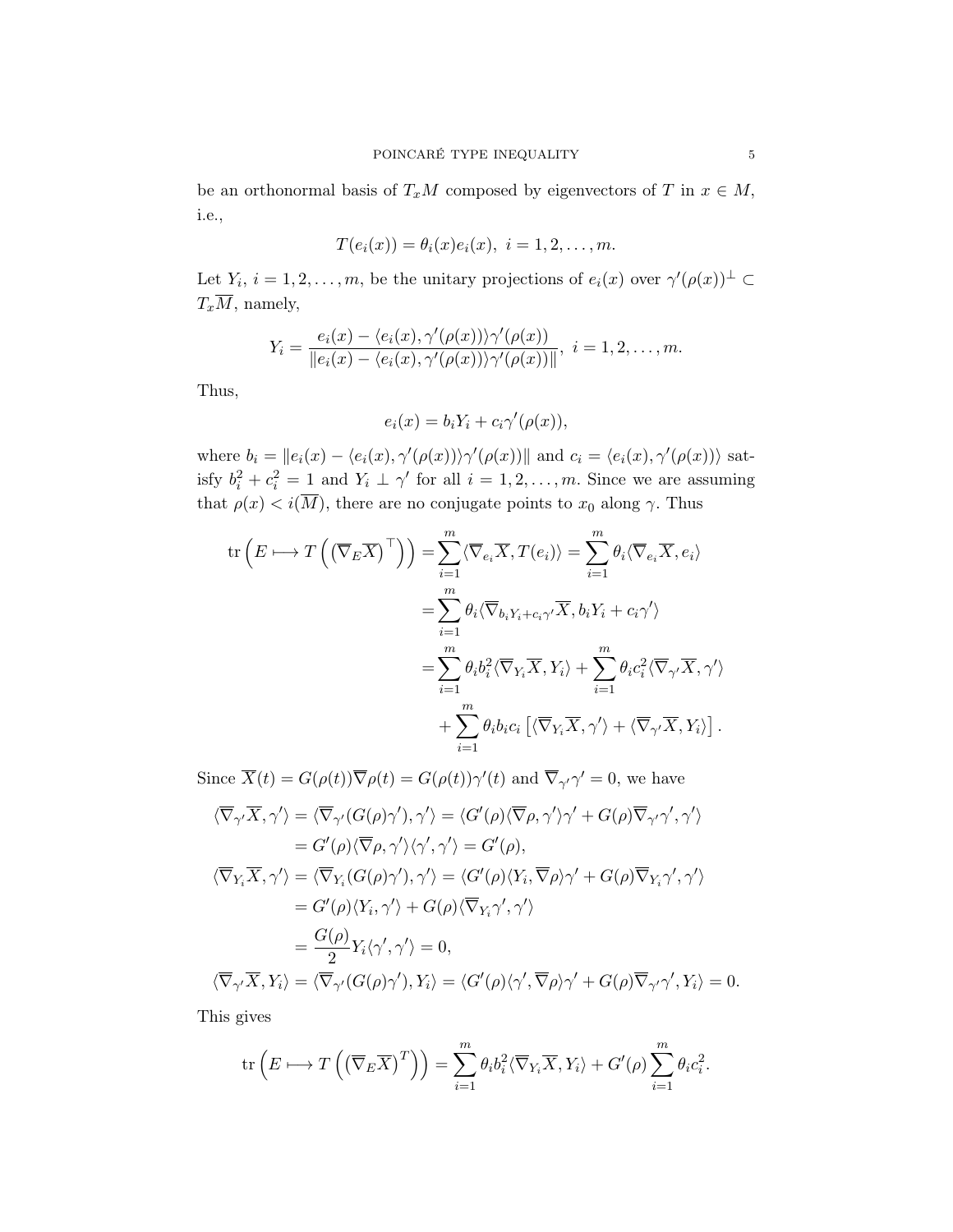On the other hand, let  $\overline{N}^{m+1} = [0, b) \times \mathbb{S}^m$  with the metric  $\langle \cdot, \cdot \rangle_{\overline{N}} = dt^2 +$  $G(t)^2 d\omega^2$ , where  $d\omega^2$  is the metric of  $\mathbb{S}^m$ . It is well known that, if  $\gamma_N : [0, \ell] \to$  $\overline{N}$  is a geodesic and  $\overline{V} \in T\overline{N}$  is such that  $\overline{V} \perp \gamma'_{N}$ , along  $\gamma_{N}$ , then

$$
\mathrm{Sect}_{\overline{N}}(\overline{V}(t),\gamma_N'(t))=-\frac{G''(t)}{G(t)}
$$

.

□

Thus, by using the hypothesis and the hessian comparison theorem, we have

$$
\operatorname{Hess}_{\overline{M}} \rho(U, U) \ge \operatorname{Hess}_{\overline{N}} \rho(U, U) = \frac{G'(\rho)}{G(\rho)} [|U|^2 - \langle U, \overline{\nabla} \rho \rangle^2 \rangle].
$$

Since

$$
\langle \overline{\nabla}_{Y_i} \overline{X}, Y_i \rangle = \langle \overline{\nabla}_{Y_i} (G(\rho) \overline{\nabla} \rho), Y_i \rangle
$$
  
=  $\langle G'(\rho) \langle Y_i, \overline{\nabla} \rho \rangle \overline{\nabla} \rho + G(\rho) \overline{\nabla}_{Y_i} \overline{\nabla} \rho, Y_i \rangle$   
=  $G(\rho) \langle \overline{\nabla}_{Y_i} \overline{\nabla} \rho, Y_i \rangle$ ,

we have

$$
\langle \overline{\nabla}_{Y_i} \overline{X}, Y_i \rangle = G(\rho) \langle \overline{\nabla}_{Y_i} \overline{\nabla} \rho, Y_i \rangle
$$
  
\n
$$
\geq G'(\rho) (|Y_i|^2 - \langle Y_i, \overline{\nabla} \rho \rangle^2)
$$
  
\n
$$
= G'(\rho).
$$

Therefore,

$$
\operatorname{tr}\left(E \mapsto T\left(\left(\overline{\nabla}_E \overline{X}\right)^{\top}\right)\right) = \sum_{i=1}^m \theta_i b_i^2 \langle \overline{\nabla}_{Y_i} \overline{X}, Y_i \rangle + G'(\rho) \sum_{i=1}^m \theta_i c_i^2
$$

$$
\geq G'(\rho) \sum_{i=1}^m \theta_i b_i^2 + G'(\rho) \sum_{i=1}^m \theta_i c_i^2
$$

$$
= G'(\rho)(\operatorname{tr} T).
$$

<span id="page-5-0"></span>*Remark* 1. Notice that, in  $\overline{M}^{m+1} = [0, b) \times \mathbb{S}^m$ , with the metric  $\langle \cdot, \cdot \rangle_{\overline{M}} =$  $dt^2 + G(t)^2 d\omega^2$ , where  $d\omega^2$  is the metric of  $\mathbb{S}^m$ , the inequality in the Lemma [2.1](#page-3-0) becomes an equality and we do not need to assume that  $T$  is non negative definite, i.e., for hypersurfaces of  $\overline{M}^{m+1}$  and for every symmetric linear operator  $T: TM \rightarrow TM$  we have

$$
\mathrm{tr}\left(E \mapsto T\left(\left(\overline{\nabla}_E \overline{X}\right)^{\top}\right)\right) = G'(\rho)(\mathrm{tr}\,T).
$$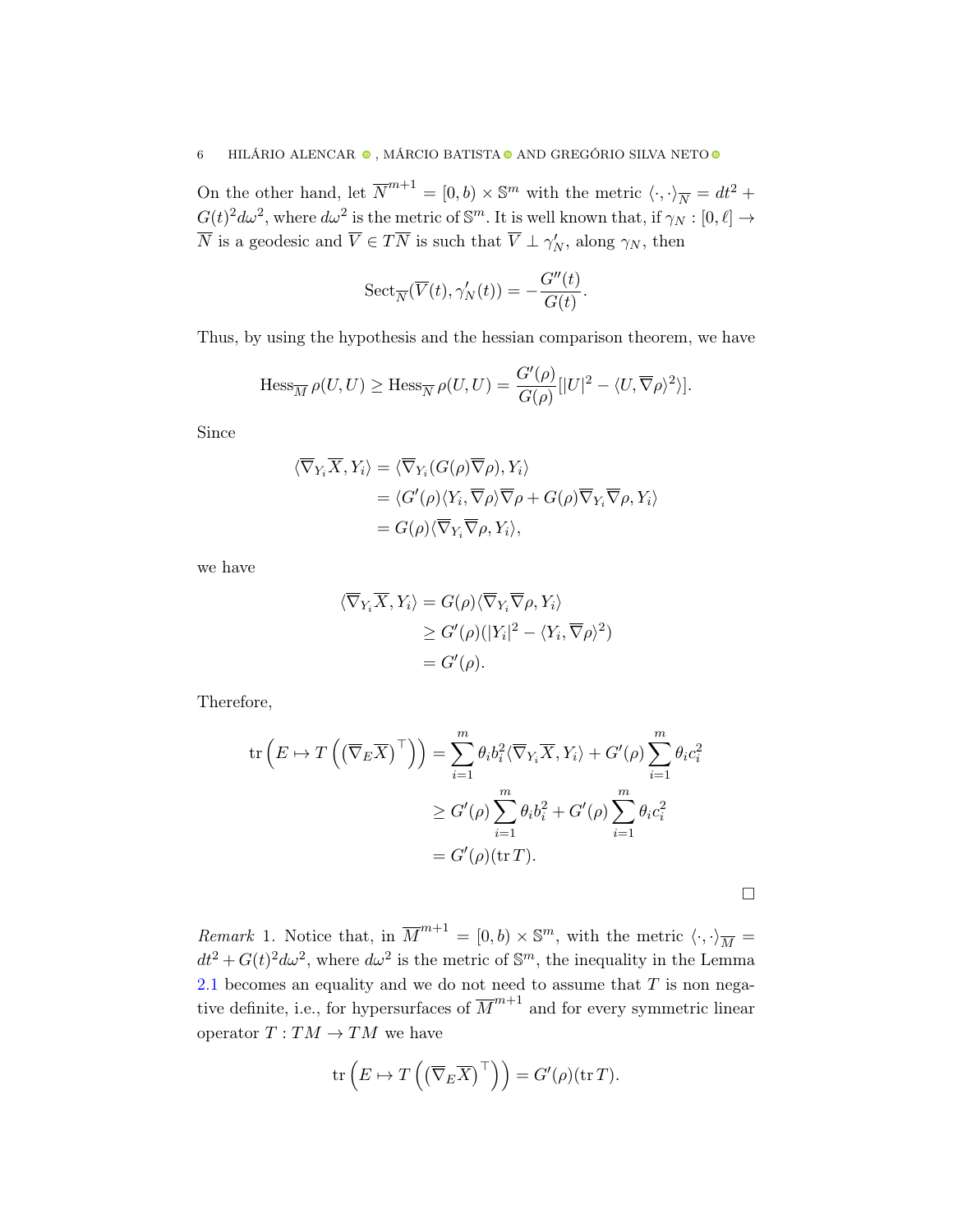## POINCARÉ TYPE INEQUALITY  $\hspace{2cm} 7$

## 3. Poincaré type inequality

<span id="page-6-0"></span>Here we state our Poincaré type inequality in full generality and next we present some consequences.

<span id="page-6-1"></span>**Theorem 3.1.** Let  $\overline{M}^{m+1}$ ,  $m \geq 2$ , be a  $(m + 1)$ -dimensional Riemannian manifold whose sectional curvatures along the geodesics  $\overline{\gamma} : [0, \ell] \to \overline{M}$  satisfy

<span id="page-6-3"></span>(6) 
$$
\mathrm{Sect}_{\overline{M}}(\overline{V}, \overline{\gamma}') \leq -\frac{G''(t)}{G(t)}, \ \forall \ \overline{V} \in T\overline{M}, \ \overline{V} \perp \overline{\gamma}',
$$

for a class  $\mathcal{C}^2$  non decreasing function  $G : [0, b) \to \mathbb{R}$ , which is positive for  $t \neq 0$  and  $b > l$ . Let M be a hypersurface of  $\overline{M}^{m+1}$ ,  $T : TM \rightarrow TM$  be a non negative symmetric linear operator and  $\Omega \subset M$  be a connected and open domain with compact closure such that  $\overline{\Omega} \cap \partial M = \emptyset$ . If diam  $\Omega < 2i(\overline{M})$ , where  $i(\overline{M})$  is the injectivity radius of  $\overline{M}^{m+1}$  and diam  $\Omega$  is the extrinsic diameter of  $\Omega$ , then, for every class  $\mathcal{C}^1$  functions  $u, f \colon M \to \mathbb{R}$ , with u non negative and compactly supported in  $\Omega$ , we have

<span id="page-6-2"></span>(7)  
\n
$$
\int_{\Omega} G'(\rho)u(\text{tr }T)e^{-f}d\mu \leq G\left(\frac{\text{diam }\Omega}{2}\right)\int_{\Omega}|T(\nabla u - u\nabla f)|e^{-f}d\mu
$$
\n
$$
+ G\left(\frac{\text{diam }\Omega}{2}\right)\int_{\Omega}u\left[||\text{tr}(AT)| - (\text{div }T)(\nabla \rho)||\right]e^{-f}d\mu,
$$

where  $\rho$  is the distance function of  $\overline{M}^{m+1}$ , restricted to M.

Moreover, if  $\overline{M}^{m+1} = [0, b) \times \mathbb{S}^m$ , with the metric  $\langle \cdot, \cdot \rangle_{\overline{M}} = dt^2 + G(t)^2 d\omega^2$ , where  $d\omega^2$  is the metric of  $\mathbb{S}^m$ , then it is not necessary to assume that T is non-negative.

*Proof of Theorem [3.1.](#page-6-1)* Since diam  $\Omega < 2i(\overline{M})$ , we can consider  $B_R(x_0), x_0 \in$  $\overline{M}$ , the smallest extrinsic ball containing  $\overline{\Omega}$ , and  $\rho(x) = \rho(x_0, x)$  the extrinsic distance from  $x_0$  to  $x \in M$ . Since  $\Omega \subset B_R(x_0)$ , then, for all  $x \in \Omega$ ,

.

(8) 
$$
\rho(x) \le R = \frac{\text{diam } \Omega}{2}
$$

For every non negative class  $C^1$  function  $u : M \to \mathbb{R}$ , it holds

$$
\operatorname{div}_f(uT(X^{\top})) = e^f \operatorname{div}(e^{-f}uT(X^{\top}))
$$
  
=  $e^f \left( u \operatorname{div}(e^{-f}T(X^{\top})) + \langle \nabla u, e^{-f}T(X^{\top}) \rangle \right)$   
=  $u \operatorname{div}_f(T(X^{\top})) + \langle \nabla u, T(X^{\perp}) \rangle$ ,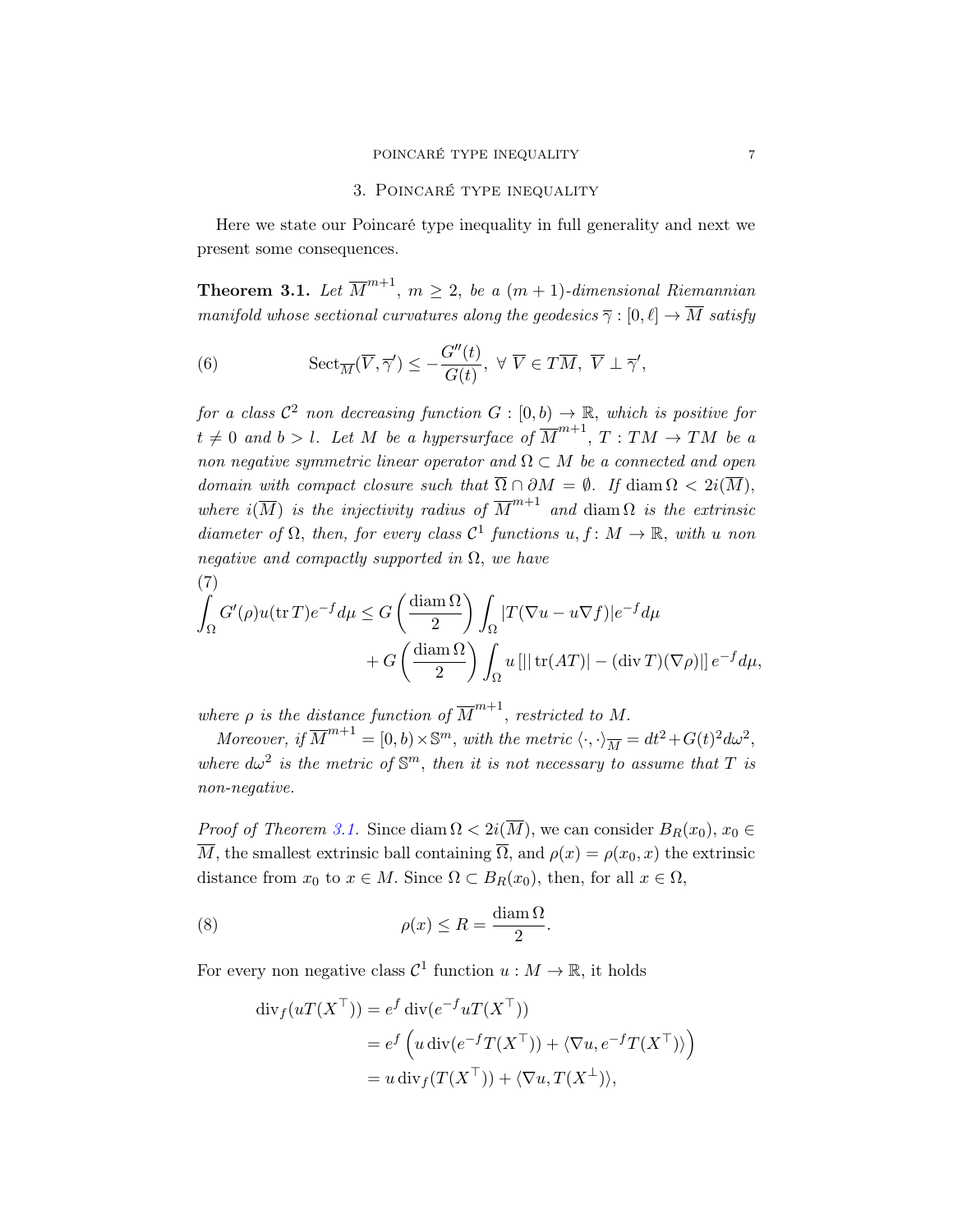and so we have, using Proposition [2.1](#page-3-0) and Lemma 2.1 for  $\overline{X} = G(\rho) \overline{\nabla} \rho$ ,

$$
\begin{aligned} \operatorname{div}_f(uT(X^\top)) &\geq G(\rho) \langle \nabla \rho, T(\nabla u - u \nabla f) \rangle + uG'(\rho)(\operatorname{tr} T) \\ &+ uG(\rho) \langle \overline{\nabla} \rho, \eta \rangle \operatorname{tr}(AT) + uG(\rho)(\operatorname{div} T)(\nabla \rho). \end{aligned}
$$

On the other hand, by divergence theorem,

$$
\int_{\Omega} \operatorname{div}_f(uT(X^{\top}))e^{-f}d\mu = \int_{\Omega} \operatorname{div}(e^{-f}uT(X^{\top}))d\mu = 0,
$$

which implies, after integration and some rearrangement,

<span id="page-7-0"></span>(9)  
\n
$$
\int_{\Omega} uG'(\rho)(\text{tr }T)e^{-f}d\mu \leq \int_{\Omega} G(\rho)\langle -\nabla \rho, T(\nabla u - u\nabla f)\rangle e^{-f}d\mu \n+ \int_{\Omega} uG(\rho)\langle -\overline{\nabla}\rho, \eta\rangle \text{ tr}(AT)e^{-f}d\mu \n+ \int_{\Omega} uG(\rho)(\text{div }T)(-\nabla \rho)e^{-f}d\mu.
$$

Now, since  $G$  is increasing and by using Cauchy-Schwartz inequality, we have

$$
\int_{\Omega} uG'(\rho)(\operatorname{tr} T)e^{-f}d\mu \leq G\left(\frac{\operatorname{diam}\Omega}{2}\right) \int_{\Omega} |T(\nabla u - u\nabla f)|e^{-f}d\mu \n+ G\left(\frac{\operatorname{diam}\Omega}{2}\right) \int_{\Omega} u \left|\right| \operatorname{tr}(AT)\right| - (\operatorname{div} T)(\nabla \rho)|e^{-f}d\mu.
$$

This gives [\(7\)](#page-6-2). When  $\overline{M}^{m+1} = [0, b) \times \mathbb{S}^m$ , with the metric  $\langle \cdot, \cdot \rangle_{\overline{N}} = dt^2 +$  $G(t)^2 d\omega^2$ , the result follows from Remark [1,](#page-5-0) p[.6.](#page-5-0)  $\Box$ 

3.1. Space forms and the  $r$ -mean curvature. For an oriented hypersurface M of  $\overline{M}^{m+1}$ , we recall that the eigenvalues  $\lambda_1, \lambda_2, \ldots, \lambda_m$ , of A are called principal curvatures. The symmetric functions associated to the immersion are given by

$$
S_r = \sum_{i_1 < \ldots < i_r} \lambda_{i_1} \cdots \lambda_{i_r},
$$

where  $(i_1, \ldots, i_r) \in \{1, 2, \ldots, m\}^r$ . The *r*-mean curvature of M is defined by

$$
H_r = \frac{1}{\binom{m}{r}} S_r.
$$

When  $r = 1$ , we have  $H_1 = H = \frac{1}{m}$  $\frac{1}{m}$  tr A, the mean curvature of M. For  $r = 2$  and  $\overline{M} = \mathbb{R}^{m+1}$ ,  $H_2 = \frac{1}{m(m-1)}$ Scal, where Scal is the non normalized scalar curvature of M, and for  $r = m$ , we have that  $H_m = \det A$  is the Gauss-Kronecker curvature of M.

We recall that a hypersurface M of  $\overline{M}^{m+1}$  is called r-minimal if  $H_r$  vanishes on  $M$ . Properties of hypersurfaces involving the r-mean curvaure,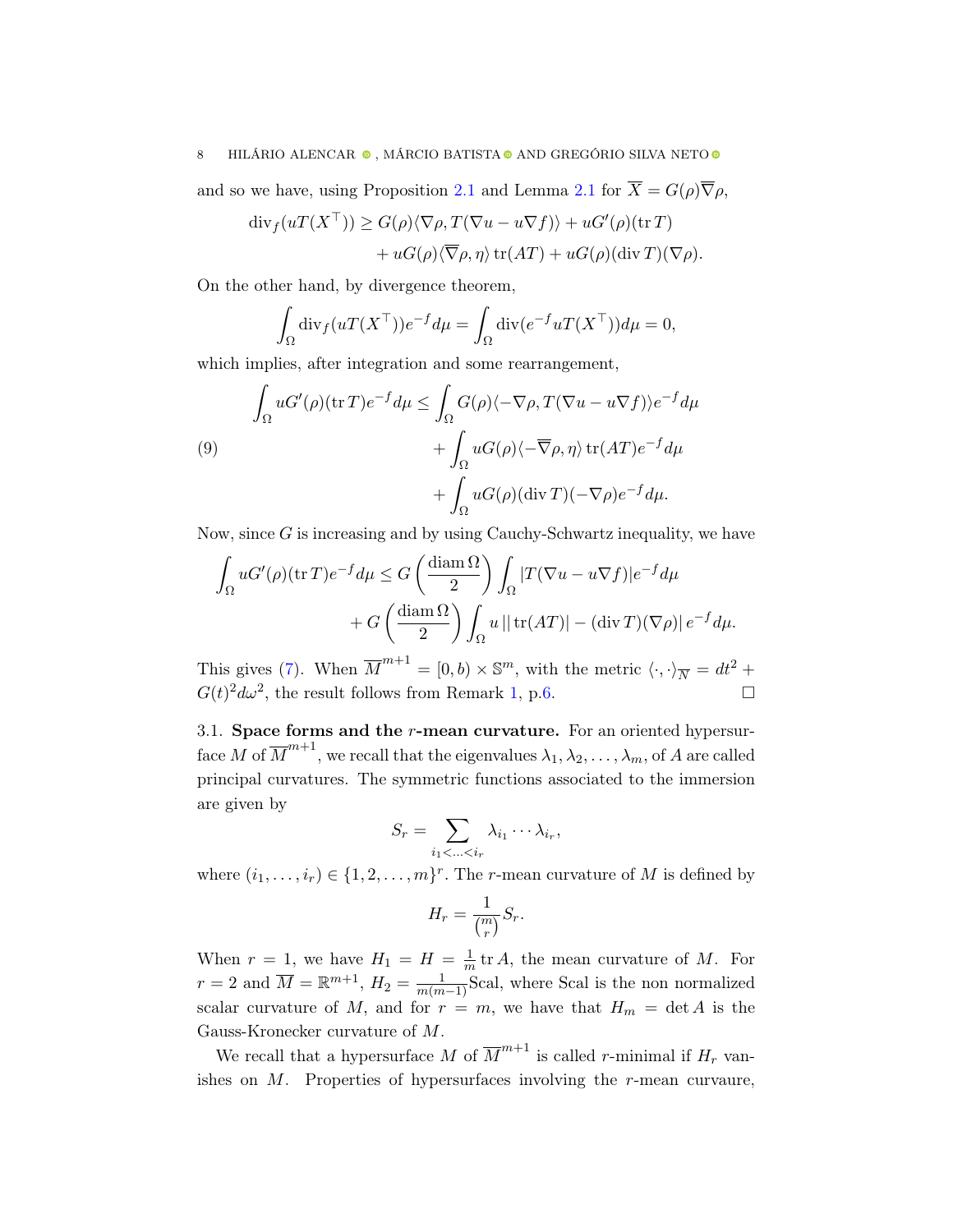including the case of r-minimal hypersurfaces, has been object of research by many authors as, for example, [\[34\]](#page-24-3), [\[41\]](#page-24-4), [\[30\]](#page-23-4), [\[5\]](#page-22-2), [\[7\]](#page-22-3), [\[36\]](#page-24-5), [\[49\]](#page-24-6), and [\[14\]](#page-23-5).

Associated to the family of higher-order mean curvatures we have the Newton transformations  $P_r: TM \to TM, r \in \{0, \ldots, m\}$ , which are defined recursively as

$$
P_0 = I, \ P_r = S_r I - A P_{r-1},
$$

where  $I: TM \rightarrow TM$  is the identity operator. Clearly  $P_r$  is a self-adjoint operator and  $AP_r = P_rA$ . This operator has nice properties related with the symmetric functions  $S_r$ . We first point out the following properties:

<span id="page-8-2"></span>**Lemma 3.1.** For each  $0 \le r \le m - 1$  it holds:

(1)  ${\rm tr} P_r = (m - r)S_r;$ (2) tr  $AP_r = (r+1)S_{r+1};$ (3) tr  $A^2P_r = S_1S_{r+1} - (r+2)S_{r+2}$ .

*Proof.* See [\[51\]](#page-24-7) and [\[11\]](#page-22-4).

**Definition 3.1.** Let  $\mathcal{Q}_c^{m+1}$  be a  $(m + 1)$ -dimensional, simply-connected, complete Riemannian manifold with constant sectional curvature  $c$ . If  $c > 0$ consider  $\mathcal{Q}_c^{m+1} = \mathbb{S}_+^{m+1}(c)$  be the open upper hemisphere. We call these manifolds space forms.

Before state the consequences of Theorem [3.1,](#page-6-1) we show sufficient conditions to the divergence of  $P_r$  vanish. Such result is well-known in literature, see [\[51\]](#page-24-7) and [\[52\]](#page-25-0), and we present a proof here for sake of completeness. The result is the following:

<span id="page-8-1"></span>**Lemma 3.2.** The divergence of the Newton transformations  $P_r$  vanishes, if the ambient manifold  $\overline{M}$  is a space form.

*Proof.* Let  $\{e_1, \ldots, e_n\}$  be a local orthonormal geodesic frame at  $p \in M$ . For  $X, Y$  vector fields on  $M$ , notice that

<span id="page-8-0"></span>
$$
(\nabla_X P_r)Y = X(S_r)Y - (\nabla_X A)(P_{r-1}Y) - A((\nabla_X P_{r-1})Y),
$$

and so

(10) 
$$
\operatorname{div} P_r = \nabla S_r - \sum_{i=1}^n (\nabla_{e_i} A)(P_{r-1}e_i) - A(\operatorname{div} P_{r-1}).
$$

Using Codazzi equation we have for  $Z \in TM$ 

$$
\langle (\nabla_{e_i} A)(P_{r-1}e_i), Z \rangle = \langle P_{r-1}((\nabla_Z A)e_i), e_i \rangle + \langle \overline{R}(N, P_{r-1}e_i)e_i, Z \rangle,
$$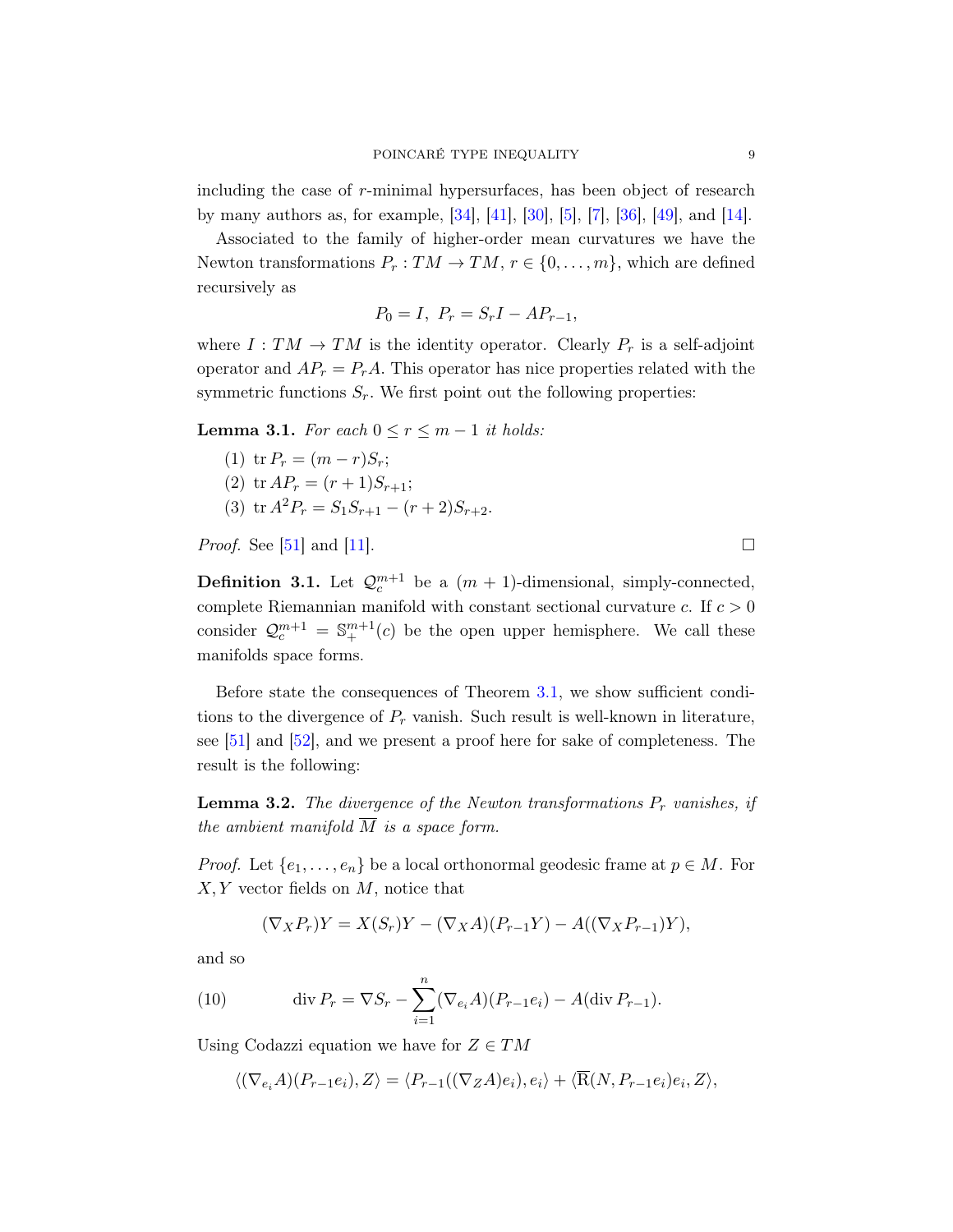where R denotes the curvature tensor of the ambient manifold. Plugging the previous equality in  $(10)$ , we obtain

<span id="page-9-3"></span>(11) div 
$$
P_r = dS_r - \text{tr}(P_{r-1} \nabla_{\star} A) - A(\text{div } P_{r-1}) - \sum_{i=1}^n \overline{R}(N, P_{r-1} e_i) e_i,
$$

where  $dS_r$  means the differential of  $S_r$ . To conclude the proof, we use equation  $(4.4)$  in  $[52]$ , which states

$$
dS_r = \operatorname{tr}(P_{r-1} \nabla_{\star} A),
$$

and since the sectional curvature is constant, we deduce that

$$
\operatorname{div} P_r = -A(\operatorname{div} P_{r-1}),
$$

for  $r \geq 1$  and thus it vanishes on M. □

In order to state the next Poincaré type inequality, we need to define the special functions

$$
\mathcal{S}_c(t) = \begin{cases} t, & \text{if } c = 0; \\ \frac{1}{\sqrt{-c}} \sinh(\sqrt{-c}t), & \text{if } c < 0; \\ \frac{1}{\sqrt{c}} \sin(\sqrt{c}t), & \text{if } c > 0. \end{cases}
$$

For space forms and Newton transformations we have the following result:

<span id="page-9-2"></span>**Theorem 3.2.** If M is a hypersurface of  $\mathcal{Q}_c^{m+1}$  and  $\Omega \subset M$ ,  $\overline{\Omega} \cap \partial M = \emptyset$ , is a connected and open domain with compact closure, then, for every class  $\mathcal{C}^1$  functions  $u, f \colon M \to \mathbb{R}$ , with u non negative and compactly supported in  $\Omega$ , we have

<span id="page-9-0"></span>
$$
(12)\quad \int_{\Omega} u S_r \mathcal{S}'_c(\rho) e^{-f} d\mu \le C_0 \int_{\Omega} \left[ |P_r(\nabla u - u \nabla f)| + (r+1)|S_{r+1}|u \right] e^{-f} d\mu,
$$

for  $C_0 = \frac{1}{(m-1)}$  $\frac{1}{(m-r)}\mathcal{S}_c\left(\frac{\operatorname{diam}\Omega}{2}\right)$  $\frac{\text{Im}\,\Omega}{2}$ ). In particular, if  $P_r: TM \rightarrow TM$  is non negative definite, then

<span id="page-9-1"></span>(13) 
$$
\int_{\Omega} u H_r \mathcal{S}'_c(\rho) e^{-f} d\mu \leq C_1 \int_{\Omega} \left[ |\nabla u - u \nabla f| H_r + |H_{r+1}| u \right] e^{-f} d\mu,
$$

for  $C_1 = (m - r)C_0$ . Moreover, the equality holds if M is a geodesic sphere,  $\Omega = M$ , and f, u are constant functions.

Here,  $\rho: M \to \mathbb{R}_+$  is distance function of  $\mathcal{Q}_c^{m+1}$  restricted to M,  $S_r$  is the r-th symmetric function of the eigenvalues of M,  $H_r = {m \choose r}^{-1} S_r$  is its r-mean curvature, and diam  $\Omega$  denotes the extrinsic diameter of  $\Omega$ .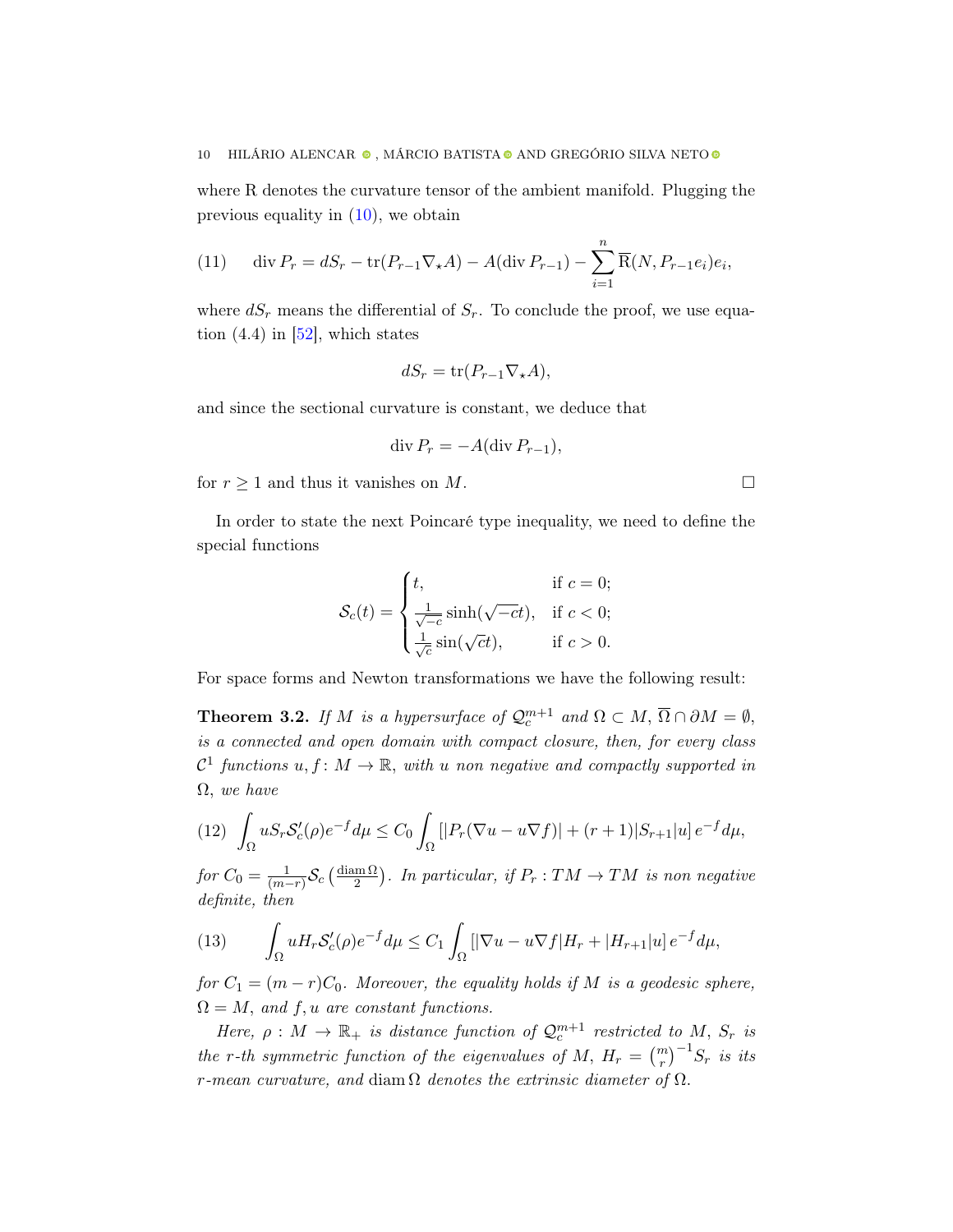*Proof.* Indeed, in  $\mathcal{Q}_c^{m+1}$  we have [\(6\)](#page-6-3) for  $G(t) = \mathcal{S}_c(t)$  and using Lemma [3.2](#page-8-1) we have that div  $P_r = 0$  in space forms. From second item of Lemma [3.1,](#page-8-2) we have  $tr(AP_r) = (r+1)S_{r+1}$  and, by Theorem [3.1,](#page-6-1) we obtain [\(12\)](#page-9-0). Moreover, if  $P_r$  is non-negative definite, then

$$
|P_r(U)| \leq (\text{tr } P_r)|U| = (m - r)S_r|U|,
$$

which, together with  $\binom{m}{r+1}\left(\frac{r+1}{m-r}\right)\binom{m}{r}^{-1} = 1$ , gives [\(13\)](#page-9-1), as desired. In order to verify the equality, just notice that, in geodesic spheres of radius  $R$ , it holds

$$
\lambda_1=\cdots=\lambda_m=\frac{\mathcal{S}'_c(R)}{\mathcal{S}_c(R)}.
$$

The equality follows by direct substitution.  $\Box$ 

<span id="page-10-0"></span>Remark 2. There are some conditions to deduce that  $P_r$  is non-negative definite. We point out some of them below:

- (a) If  $S_{r+1} = 0$  and r odd, then we can choose an orientation such that  $P_r$  is non negative definite;
- (b)  $S_{r+1} = 0$ , r even and  $S_r \ge 0$ ;
- (c) If r is odd,  $S_{r+1} = 0$ , and  $S_{r+2} \neq 0$ , then we can choose an orientation such that  $P_r$  is positive definite;
- (d) If r is even,  $S_{r+1} = 0$ ,  $S_{r+2} \neq 0$ , and  $S_r \geq 0$ , then  $P_r$  is positive definite;
- (e) If  $S_k > 0$  for some  $1 \leq k \leq m-1$  and there exists a point where all the principal curvatures are non negative, then  $P_r$  is positive definite for every  $1 \leq r \leq k-1$ .

The proofs of these claims can be found in [\[17\]](#page-23-6), Proposition 2.8., p.192, (for items (a) to (d)),  $[20]$ , Proposition 3.2, p.188, (for item (e)).

In the following, we present some applications of the Poincaré inequali-ties of Theorem [3.2.](#page-9-2) Denote by  $d\mu$  the m-Lebesgue measure of M and by  $dS_\mu$  the  $(m-1)$ -dimensional Lebesgue measure of the boundaries of the m-dimensional subsets of M. We also denote the volume of a set  $\Omega$  by  $|\Omega|$ .

<span id="page-10-2"></span>**Corollary 3.1.** Let M be a hypersurface of  $\mathbb{R}^{m+1}$  such that  $H_{r+1} > 0$ ,  $r = 1, 2, \ldots, m-1$ , and  $\Omega \subset M$ ,  $\Omega \cap \partial M = \emptyset$ , be a connected and open domain with compact closure. If M has a point whose all the principal curvatures are non negative, then

<span id="page-10-1"></span>(14) 
$$
|\Omega| \le \sum_{k=0}^r \left(\frac{\text{diam }\Omega}{2}\right)^{k+1} \int_{\partial\Omega} H_k dS_\mu + \left(\frac{\text{diam }\Omega}{2}\right)^{r+1} \int_{\Omega} H_{r+1} d\mu.
$$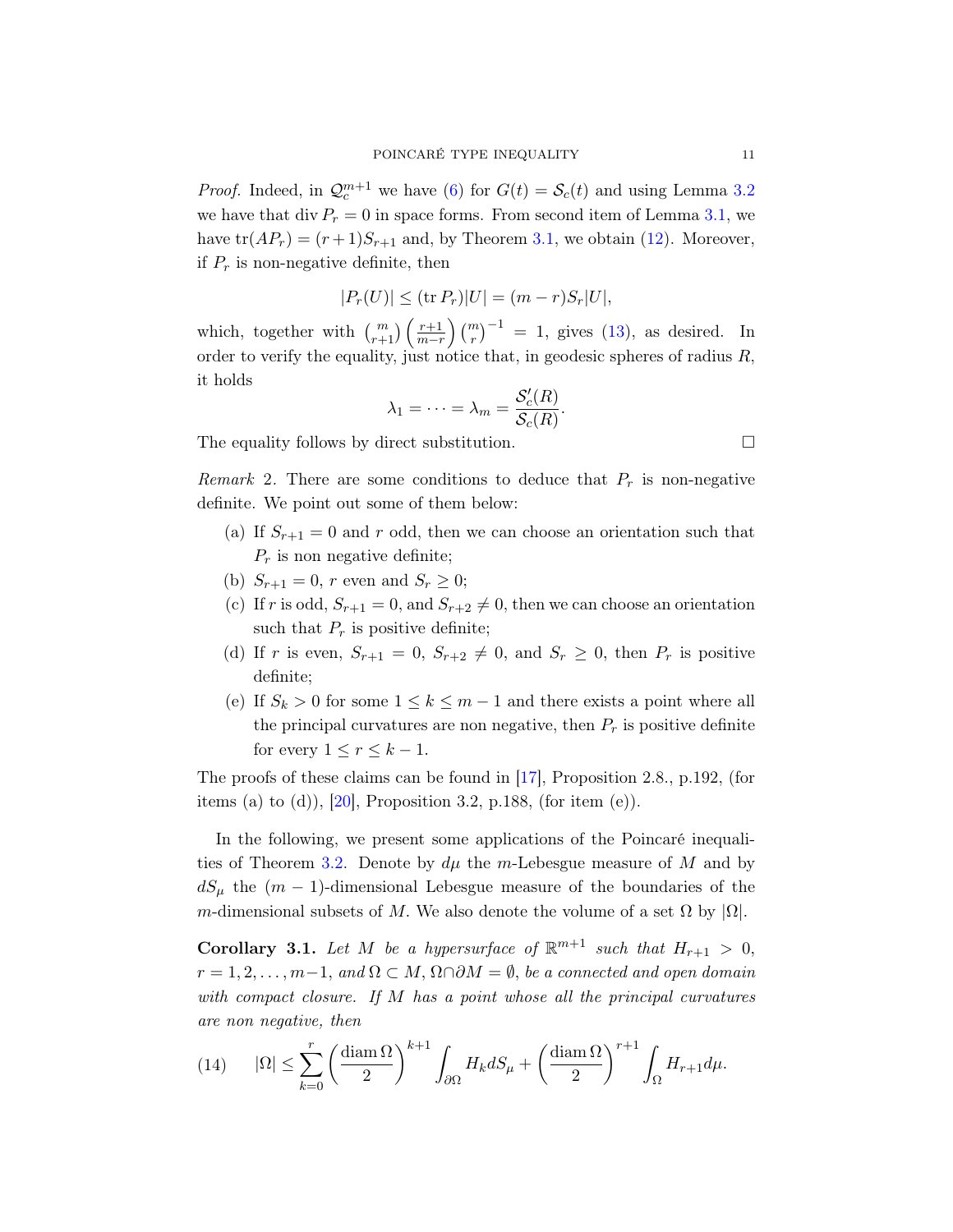*Proof.* Taking  $f \equiv 1$  and  $u = u_{\varepsilon}$  in [\(13\)](#page-9-1), where

(15) 
$$
u_{\varepsilon}(x) = \begin{cases} 1, & \text{if } \operatorname{dist}(x, \partial \mathcal{B}_R) \ge \varepsilon; \\ \frac{1}{\varepsilon} \operatorname{dist}(x, \partial \mathcal{B}_R), & \text{if } \operatorname{dist}(x, \partial \mathcal{B}_R) < \varepsilon, \end{cases}
$$

and dist stands for the distance function on  $M$ , we obtain

<span id="page-11-0"></span>(16) 
$$
\int_{\Omega} H_r d\mu \leq \frac{\text{diam }\Omega}{2} \left[ \int_{\partial \Omega} H_r dS_{\mu} + \int_{\Omega} H_{r+1} d\mu \right].
$$

By applying successively [\(16\)](#page-11-0) and using Remark [2,](#page-10-0) item (e) we obtain the result.  $\Box$ 

*Remark* 3. In particular, for  $r = 0$ , we have

<span id="page-11-1"></span>(17) 
$$
|\Omega| \leq \left(\frac{\text{diam }\Omega}{2}\right) \left[|\partial\Omega| + \int_{\Omega} H d\mu\right],
$$

and for  $r = 1$ , we obtain, (18)

$$
|\Omega| \le \left(\frac{\text{diam }\Omega}{2}\right)|\partial\Omega| + \left(\frac{\text{diam }\Omega}{2}\right)^2 \left[\int_{\partial\Omega} H dS_{\mu} + \frac{1}{m(m-1)} \int_{\Omega} \text{Scal } d\mu\right],
$$

where  $H$  is the mean curvature and Scal is the (non normalized) scalar curvature of M.

Remark 4. Isoperimetric inequalities in the spirit of [\(17\)](#page-11-1) were obtained by the first and the third authors in [\[2\]](#page-22-5) for immersions in warped product manifolds. We can also compare the previous results with Theorem 2 in [\[45\]](#page-24-8), which states that

$$
\int_M H_k \rho^p d\mu \le \int_M H_r \rho^{p+r-k} d\mu
$$

for every closed hypersurface M of  $\mathbb{R}^{n+1}$  satisfying  $H_r > 0$  and for every  $p > 0$  and  $0 \leq k < r$  (compare also with the results of [\[37\]](#page-24-9)). Moreover, they prove that equality holds only for round spheres. On its turn, by the proof of our Poincaré type inquality [\(12\)](#page-9-0), we obtain

(19) 
$$
\int_{M} H_{r-1} d\mu \leq \int_{M} \rho |H_{r}| d\mu
$$

for every closed hypersurface  $M$ , by taking  $u$  and  $f$  constant functions, with the equality holding in the round spheres.

In the following results, let us denote by  $\mathcal{B}_R \subset M$  the intrinsic ball (i.e., a geodesic ball of M) of radius R and center at a point  $x_0 \in M$ , and by  $\partial \mathcal{B}_R$ its boundary, i.e., the geodesic sphere of radius  $R$  and center at  $x_0$ .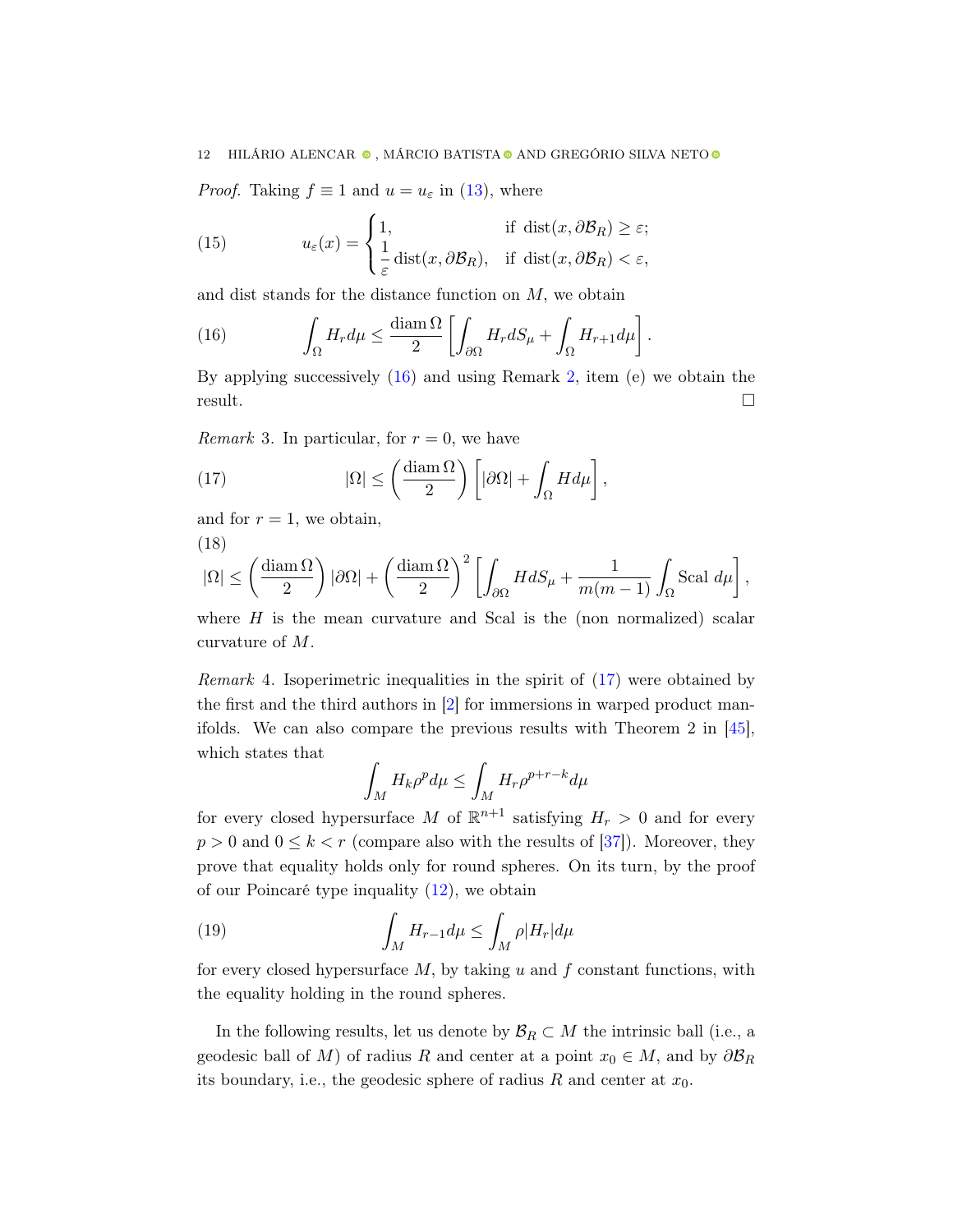For a weakly locally convex hypersurfaces (i.e., M has non negative second fundamental form),  $P_r$  is non negative definite for every  $r = 1, \ldots, m - 1$ . Applying  $m-1$  times [\(13\)](#page-9-1) for  $f \equiv 1$ , and  $u = u_{\varepsilon}$  we obtain, taking  $\varepsilon \to 0$ :

<span id="page-12-3"></span>**Corollary 3.2.** If M is a weakly locally convex hypersurface of  $\mathbb{R}^{m+1}$ , then the volume of any intrinsic ball  $\mathcal{B}_R$  of radius R satisfies

<span id="page-12-0"></span>(20) 
$$
\frac{|\mathcal{B}_R|}{R^m} \le \left[ \frac{(R \max_{\partial \mathcal{B}_R} |A|)^m - 1}{(R \max_{\partial \mathcal{B}_R} |A|) - 1} \right] \frac{|\partial \mathcal{B}_R|}{R^{m-1}} + \int_{\mathcal{B}_R} H_m d\mu,
$$

where  $H_m$  is the Gauss-Kronecker curvature of M and |A| is the matrix norm its second fundamental form. In particular, if there exists  $\alpha > 0$  such  $\max_{\partial \mathcal{B}_R} |A| \leq \alpha/R$ , then

<span id="page-12-1"></span>(21) 
$$
\frac{|\mathcal{B}_R|}{R^m} \leq C(m,\alpha) \frac{|\partial \mathcal{B}_R|}{R^{m-1}} + \int_{\mathcal{B}_R} H_m d\mu,
$$

where  $C(m, \alpha) = \frac{\alpha^m - 1}{\alpha - 1}$ . Moreover, if  $0 < \alpha < 1$ , then

(22) 
$$
\frac{|\mathcal{B}_R|}{R^m} \le \frac{1}{1-\alpha} \frac{|\partial \mathcal{B}_R|}{R^{m-1}}.
$$

*Proof.* Since  $\lambda_i \leq |\lambda_i| \leq |A|$  we have  $H_r \leq |A|^r$ . Applying [\(14\)](#page-10-1) to  $\Omega = \mathcal{B}_R$ and  $k = m - 1$ , we obtain

<span id="page-12-2"></span>
$$
|\mathcal{B}_R| \le \sum_{r=0}^{m-1} R^{r+1} \int_{\partial \mathcal{B}_R} H_r dS_\mu + R^m \int_{\mathcal{B}_R} H_m d\mu
$$
  

$$
\le \sum_{r=0}^{m-1} R^{r+1} \max_{\partial \mathcal{B}_R} |A|^r |\partial \mathcal{B}_R| + R^m \int_{\mathcal{B}_R} H_m d\mu.
$$

This implies

$$
\frac{|\mathcal{B}_R|}{R^m} \le \left[ \sum_{r=0}^{m-1} (R \max_{\partial \mathcal{B}_R} |A|)^r \right] \frac{|\partial \mathcal{B}_R|}{R^{m-1}} + \int_{\mathcal{B}_R} H_m d\mu,
$$

which gives  $(20)$ . Inequality  $(21)$  is an immediate consequence of  $(20)$  and the hypothesis  $\max_{\partial \mathcal{B}_R} |A| \le \alpha/R$ . To conclude [\(22\)](#page-12-2), just observe that  $H_m \le$  $|A|^m \le \alpha^m / R^m$ , which implies

$$
\frac{|\mathcal{B}_R|}{R^m} \leq \frac{\alpha^m-1}{\alpha-1}\frac{\partial \mathcal{B}_R}{R^{m-1}} + \frac{\alpha^m}{R^m}|\mathcal{B}_R|,
$$

which gives the result.  $\Box$ 

<span id="page-12-4"></span>Remark 5. In fact, Corollary [3.2](#page-12-3) holds for any hypersurface without any assumption of convexity, by applying successively [\(12\)](#page-9-0). In this case, [\(20\)](#page-12-0)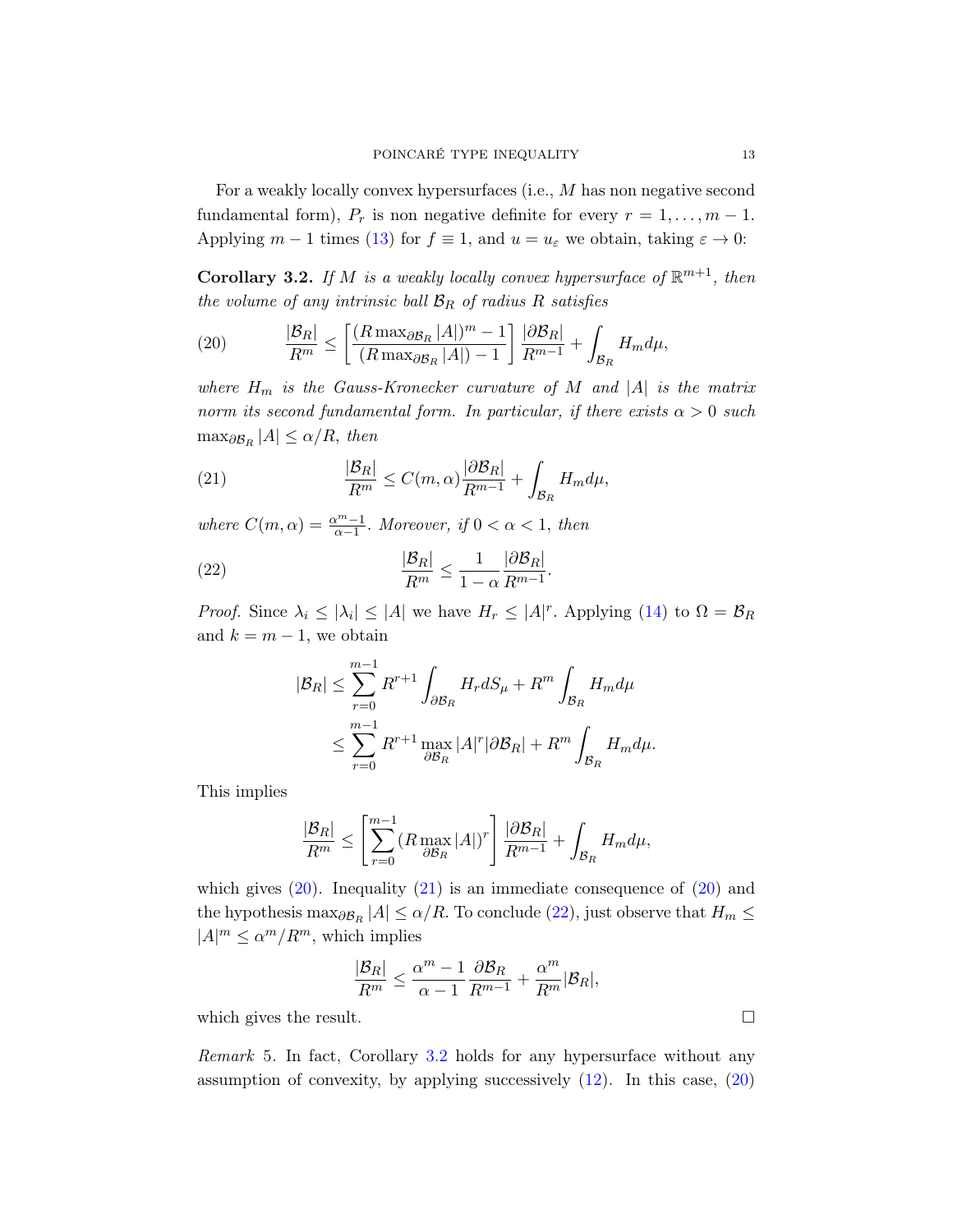becomes

(23) 
$$
\frac{|\mathcal{B}_R|}{R^m} \leq C(m) \left[ \frac{(R \max_{\partial \mathcal{B}_R} |A|)^m - 1}{(R \max_{\partial \mathcal{B}_R} |A|) - 1} \right] \frac{|\partial \mathcal{B}_R|}{R^{m-1}} + \int_{\mathcal{B}_R} |H_m| d\mu,
$$

where  $\mathcal{C}(m)$  is a constant, depending only on m. This constant exists and it holds  $\mathcal{C}(m) \leq \frac{2^m-1}{m}$  $\frac{n-1}{m}$ . In fact, since

$$
P_r = \sum_{k=0}^r (-1)^k S_{r-k} A^k,
$$

and  $|S_k| \leq {m \choose k} |A|^k$ , we obtain

$$
|P_r| \le \sum_{k=0}^r |S_{r-k}| |A|^k \le \left[ \sum_{k=0}^r \binom{m}{r-k} \right] |A|^r
$$
  
= 
$$
\left[ \sum_{k=0}^r \binom{m}{k} \right] |A|^r \le \left[ \sum_{k=0}^{m-1} \binom{m}{k} \right] |A|^r
$$
  
= 
$$
(2^m - 1)|A|^r.
$$

By  $(12)$  and reasoning as in the proof of Corollary [3.1,](#page-10-2) we obtain (24)

$$
|\Omega| \le \sum_{r=0}^{m-1} \left(\frac{\text{diam}\,\Omega}{2}\right)^{r+1} \int_{\partial\Omega} \left[\frac{|P_r|}{\binom{m}{r}(m-r)}\right] dS_{\mu} + \left(\frac{\text{diam}\,\Omega}{2}\right)^m \int_{\Omega} |H_m| d\mu,
$$

which gives, for  $\Omega = \mathcal{B}_R$ ,

$$
\frac{|\mathcal{B}_R|}{R^m} \le \left[ \sum_{r=0}^{m-1} \frac{2^m - 1}{\binom{m}{r} (m-r)} (R \max_{\partial \mathcal{B}_R} |A|)^r \right] \frac{|\partial \mathcal{B}_R|}{R^{m-1}} + \int_{\mathcal{B}_R} |H_m| d\mu
$$
  

$$
\le \frac{2^m - 1}{m} \left[ \sum_{r=0}^{m-1} (R \max_{\partial \mathcal{B}_R} |A|)^r \right] \frac{|\partial \mathcal{B}_R|}{R^{m-1}} + \int_{\mathcal{B}_R} |H_m| d\mu,
$$

since  $\binom{m}{r}(m-r) = m \binom{m-1}{r} \ge m$ .

3.2. Einstein manifolds. Recall that a Riemannian manifold  $\overline{M}$  is Einstein if there is a real number  $\lambda$ , called Einstein constant, such that its Ricci tensor satisfies

$$
\overline{\text{Ric}}(X,Y) = \lambda \langle X, Y \rangle, X, Y \in T\overline{M}.
$$

Such manifolds are very interesting in the point of view of physics and mathematics. In the first, the metric of Einstein manifolds are solutions of the vacuum Einstein field equations. In the latter because the metric in such manifolds is a critical point of the total scalar curvature with constraints, see for instance [\[15\]](#page-23-8) for more details.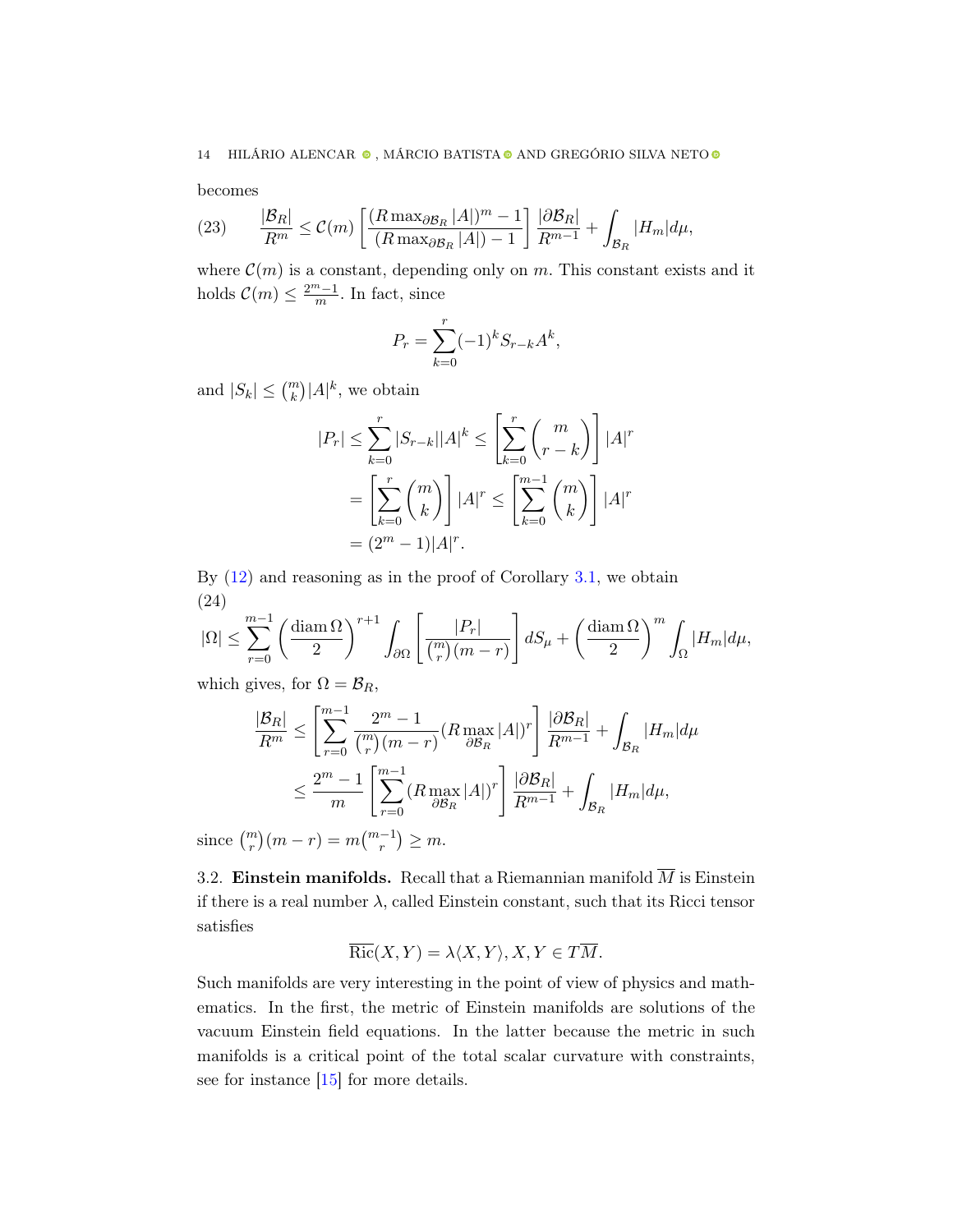**Example 1.** The space forms  $\mathcal{Q}_c^{m+1}$  are Einstein manifolds with Einstein constant  $\lambda = mc$ .

Next, we present spaces whose sectional curvature is not constant.

**Example 2** (Product spaces). Let  $\overline{M} = \mathcal{Q}_{c_1}^{p_1} \times \mathcal{Q}_{c_2}^{p_2}$  be the product of two space forms. If  $X, Y \in TQ_{c_1}^{p_1}$  and  $V, W \in TQ_{c_2}^{p_2}$ , then the sectional curvatures of  $\overline{M}$  are

$$
Sect_{\overline{M}}(X,Y) = c_1, \ Sect_{\overline{M}}(V,W) = c_2, \ Sect_{\overline{M}}(X,V) = 0.
$$

This gives Ric(X) =  $(p_1-1)c_1$  and Ric(V) =  $(p_2-1)c_2$ . Thus,  $\overline{M}$  is Einstein if and only if  $(p_1 - 1)c_1 = (p_2 - 1)c_2$ . The same reasoning holds for an arbitrary product  $\mathcal{Q}^{p_1}_{c_1} \times \mathcal{Q}^{p_2}_{c_2} \times \cdots \times \mathcal{Q}^{p_k}_{c_k}$  or for an arbitrary product of Einstein manifolds.

**Example 3** (Complex projective space). The complex projective space  $\mathbb{C}P^{m+1}$ is a compact Einstein manifold with sectional curvatures lying in the interval  $[1/4, 1]$  and Einstein constant  $m + 2$ .

**Example 4** (Schwarzschild metric). Consider  $S = \mathbb{R}^2 \times \mathbb{S}^2$  furnished with a metric

<span id="page-14-0"></span>(25) 
$$
ds^2 = dr^2 + \varphi^2(r)ds_1^2 + \psi^2(r)ds_2^2,
$$

where we use polar coordinates in the plane  $\mathbb{R}^2$ , and  $ds_1^2$  and  $ds_2^2$  are the metrics on  $\mathbb{S}^1$  and  $\mathbb{S}^2$ , respectively. It can be shown that the sectional curvatures of  $S$  satisfy

$$
Sect_{\mathcal{S}}(X,\partial_r)=-\frac{\varphi''(r)}{\varphi(r)}, X\in T\mathbb{S}^1, \ \mathrm{Sect}_{\mathcal{S}}(V,\partial_r)=-\frac{\psi''(r)}{\psi(r)}, V\in T\mathbb{S}^2,
$$

where  $-\varphi''/\varphi = 2\psi''/\psi$ . Choose the functions  $\varphi$  and  $\psi$  verifying the following differential equations:

$$
\begin{cases} \psi' &= 1 + C\psi^{-1}, \\ \psi' &= \alpha\varphi, \end{cases}
$$

for  $\alpha$  and C determined by the initial data. To obtain smoothness of the metric at the origin, we require that  $\varphi(0) = 0$ ,  $\varphi'(0) = 1$  and  $\psi(0) = \beta$ , for some  $\beta > 0$ . A simple computation gives  $C = -\beta$  and  $2\alpha = \beta^{-1}$ . With this condition, we have  $\psi'' = (\beta/2)\psi^{-2} > 0$ . A straightforward computation show that the family of metrics [\(25\)](#page-14-0) have Ricci curvature zero and so  $(S, ds^2)$ are Einstein manifolds, for more details see, for instance, [\[50\]](#page-24-10).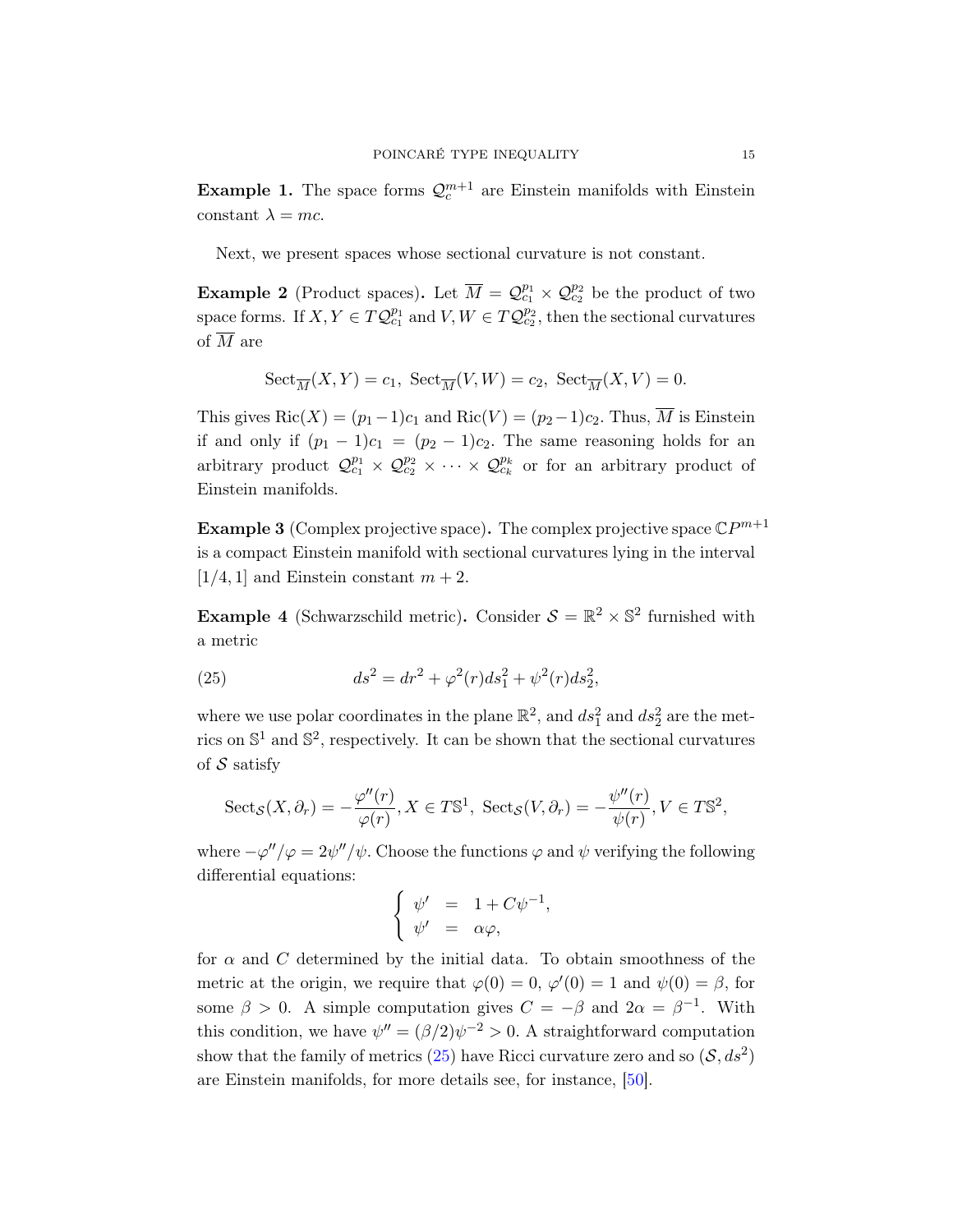We now bring our attention for a family of Einstein manifolds with a warped product metric. Such manifolds are very interesting and the reader can learn more about them in  $[27]$ ,  $[42]$ ,  $[19]$  and  $[39]$ .

**Example 5.** Recall that given two Riemannian manifolds  $(M^n, g_M)$  and  $(F<sup>m</sup>, g<sub>F</sub>)$  and a positive smooth function w on M, the warped product metric on  $M\times F$  is defined by

$$
g = g_M + w^2 g_F.
$$

We denote it as  $M \times_w F$ . In [\[19\]](#page-23-10) the authors notice that  $M \times_w F$  is an Einstein manifold if and only if

$$
\operatorname{Ric}_M - \frac{m}{w} \operatorname{Hess} w = \lambda g_M,
$$

where  $F<sup>m</sup>$  is an m-dimensional Einstein manifold. If M has non-empty boundary, we assume that  $w = 0$  on  $\partial M$ , see [\[39\]](#page-24-12).

If  $M$  is a hypersurface of an Einstein manifold, then the first Newton transformation  $P_1$  has divergence zero. This fact was proved in [\[33\]](#page-24-13) and we include a proof here for the sake of completeness.

<span id="page-15-0"></span>**Lemma 3.3.** The divergence of the first Newton transformation  $P_1$  vanishes if ambient manifold  $\overline{M}$  is Einstein.

*Proof.* Let  $\{e_1, \ldots, e_n\}$  be a local orthonormal geodesic frame at  $p \in M$ . For  $r = 1$ , equation [\(11\)](#page-9-3) gives

$$
\operatorname{div} P_1 = dS_1 - \operatorname{tr}(\nabla_{\star} A) - A(\operatorname{div} I) - \overline{\operatorname{Ric}}(N, \star).
$$

Since  $dS_1 = \text{tr}(\nabla_{\star}A)$ , and  $\overline{M}$  is Einstein, we deduce that div  $P_1$  vanishes on  $M$ .

Notice that, tracing the Gauss equation twice, for an adapted orthonormal frame  $\{e_1, e_2, \ldots, e_m, \eta\}$ , we have

(26) 
$$
\sum_{i=1}^{m} \overline{\text{Ric}}(e_i, e_i) - \overline{\text{Ric}}(\eta, \eta) = \text{Scal} - 2S_2.
$$

In particular, if  $\overline{M}$  is an Einstein manifold with Einstein constant  $\lambda$ , i.e.,  $\overline{{\rm Ric}}(X, Y) = \lambda \langle X, Y \rangle$ , then

<span id="page-15-1"></span>(27) 
$$
(m-1)\lambda = \text{Scal} - 2S_2,
$$

where Scal denotes the scalar curvature of M.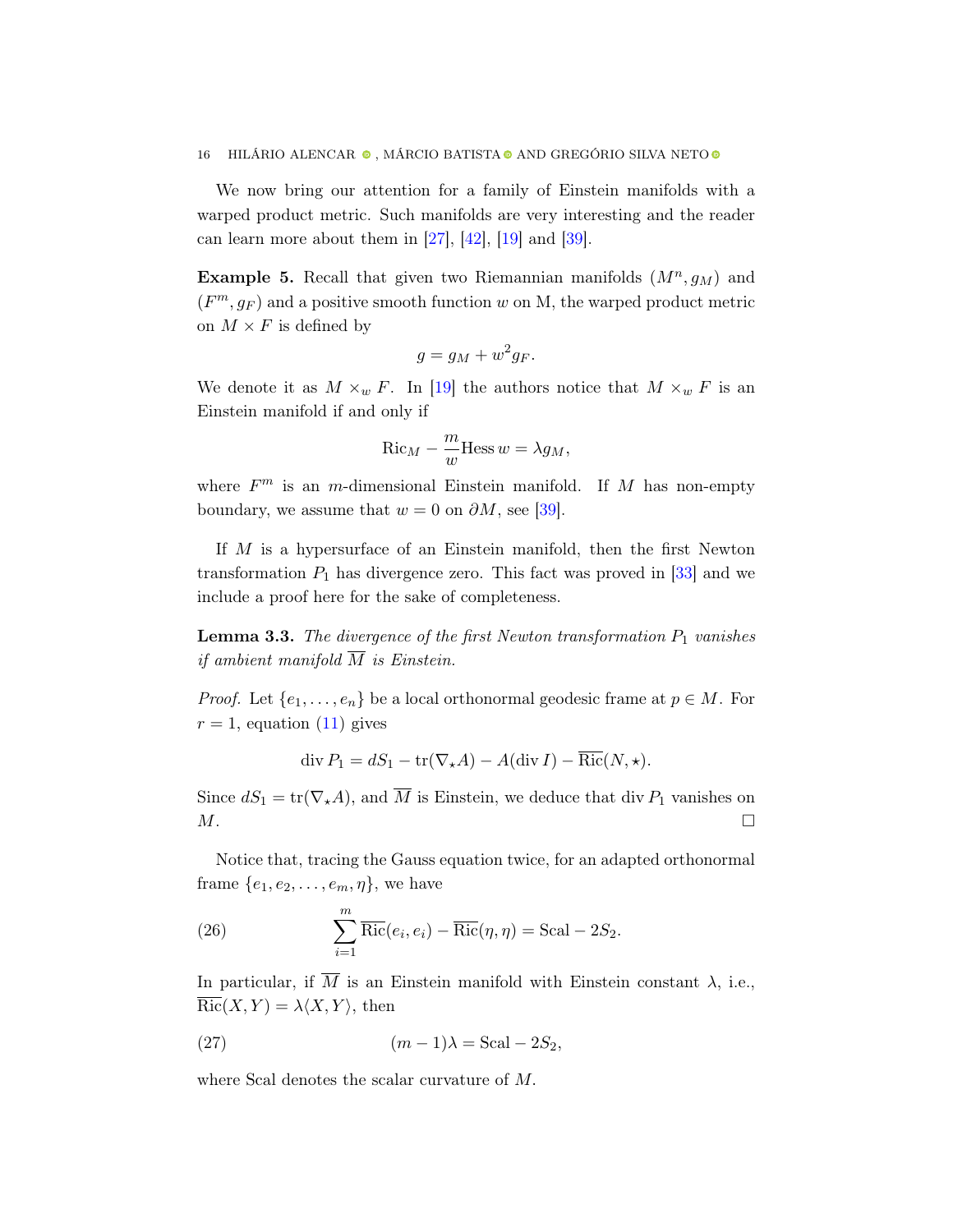Fix  $p \in \overline{M}$ . Let  $B_t$  be a ball of  $\overline{M}$  with center at p and radius  $t > 0$ , and  $\overline{\gamma}$  be a geodesic ray such that  $\overline{\gamma}(0) = p$ . Define  $F : [0, i(\overline{M})) \to \mathbb{R}_+$  by

<span id="page-16-0"></span>
$$
F(t) = \max_{B_t} \left\{ \mathrm{Sect}_{\overline{M}}(\overline{V}, \overline{\gamma}'), \forall \ \overline{V} \in T\overline{M}, \overline{V} \perp \overline{\gamma}' \right\},\,
$$

where  $i(\overline{M})$  is the injectivity radius of  $\overline{M}$ . Since F is a non decreasing function of t, it is differentiable almost everywhere. Let  $G : [0, i(\overline{M})) \to \mathbb{R}_+$  be a weak solution of

$$
(28) \tG''(t) + F(t)G(t) \le 0.
$$

Example 6. For the examples we presented earlier, we have

- (i)  $F(t) = c := \max\{c_1, c_2\}$  for  $\overline{M} = \mathcal{Q}_{c_1}^{p_1} \times \mathcal{Q}_{c_2}^{p_2}$ , which gives  $G(t) =$  $S<sub>c</sub>(t)$ ;
- (ii)  $F(t) = 1$  for  $\overline{M} = \mathbb{C}P^{m+1}$ , which gives  $G(t) = S_1(t)$ ;
- (iii)  $F(t) = 2\psi''(t)/\psi(t) = -\varphi''(r)/\varphi(r)$  for  $\overline{M} = \mathbb{R}^2 \times \mathbb{S}^2$  with the Schwarzschild metric, since  $\psi'' > 0$ , which gives  $G(t) = \varphi(r)$ .

For hypersurfaces of Einstein manifolds we have the following Poincaré type inequality:

**Theorem 3.3.** If M is a hypersurface of an Einstein manifold  $\overline{M}^{m+1}$ , with Einstein constant  $\lambda$ , and  $\Omega \subset M$ ,  $\overline{\Omega} \cap \partial M = \emptyset$ , is a connected and open domain with compact closure and such that  $\text{diam }\Omega < 2i(\overline{M})$ , then, for every class  $C^1$  functions  $u, f: M \to \mathbb{R}$ , with u non negative and compactly supported in  $\Omega$ , we have

<span id="page-16-1"></span>(29)  
\n
$$
\int_{\Omega} u S_1 G'(\rho) e^{-f} d\mu \leq C_0 \int_{\Omega} |P_1(\nabla u - u \nabla f)| + |\text{Scal} - (m-1)\lambda| u e^{-f} d\mu,
$$

for  $C_0 = \frac{1}{(m-1)}G\left(\frac{\text{diam}\,\Omega}{2}\right)$  $\frac{\text{Im}\,\Omega}{2}$ ). In particular, if  $P_1: TM \rightarrow TM$  is non negative definite, then

<span id="page-16-2"></span>(30) 
$$
\int_{\Omega} u S_1 G'(\rho) e^{-f} d\mu \leq C_1 \int_{\Omega} \left[ |\nabla u - u \nabla f| S_1 + \left| \frac{\text{Scal}}{m-1} - \lambda \right| u \right] e^{-f} d\mu,
$$

for  $C_1 = (m-1)C_0$ . Here,  $\rho : M \to \mathbb{R}_+$  is distance function of  $\overline{M}^{m+1}$ restricted to  $M$  and  $G$  is a solution of  $(28)$ .

*Proof.* Indeed, using Lemma [3.3](#page-15-0) we have that div  $P_1 = 0$  on an Einstein manifold. By the definition of  $G$ , we have that

$$
{\rm Sect}_{\overline{M}}(\overline{V},\overline{\gamma}')\le -\frac{G''(t)}{G(t)}, \forall \ \overline{V}\in T\overline{M}, \overline{V}\perp \overline{\gamma}'.
$$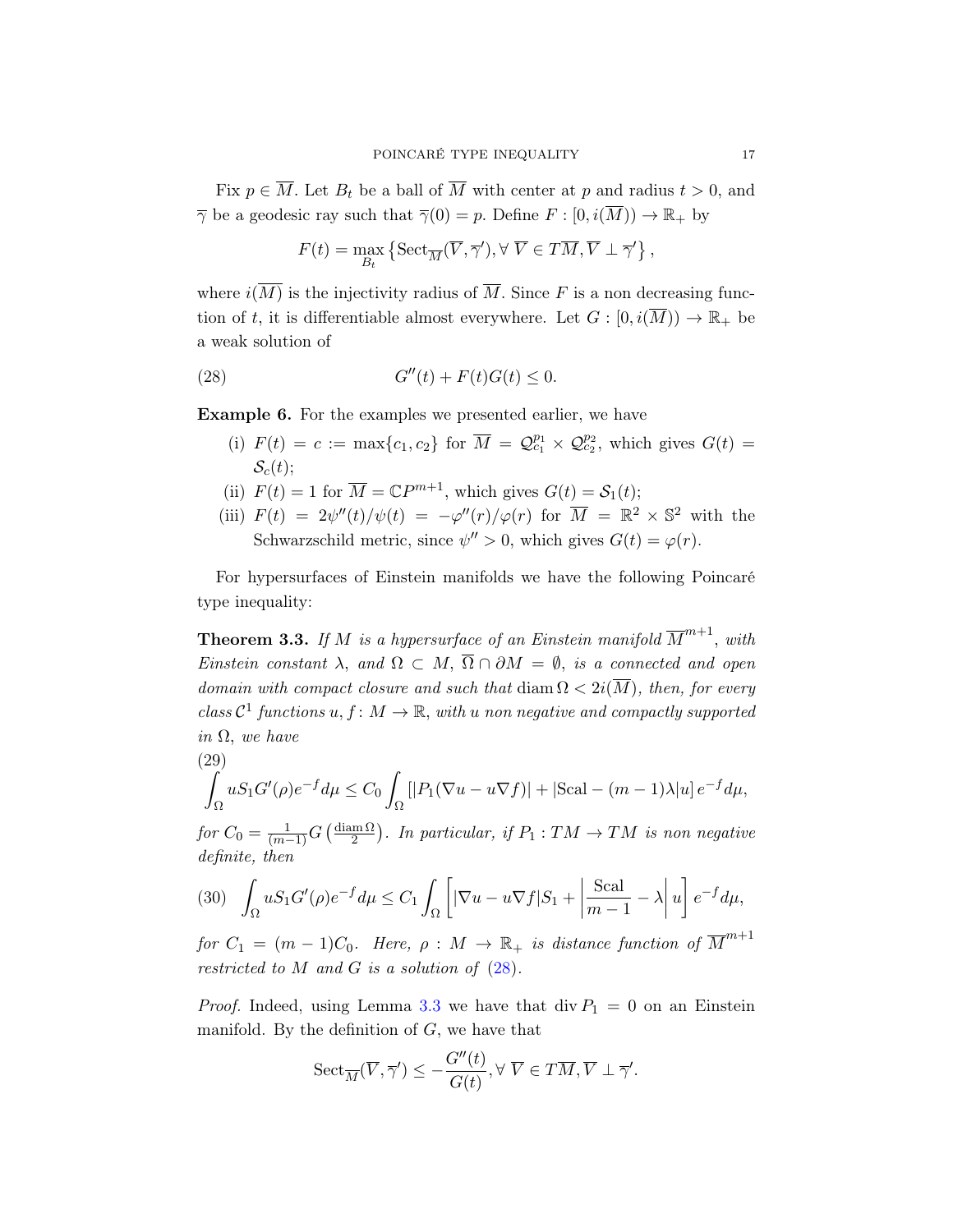From the second item of Lemma [3.1](#page-8-2) we have  $\text{tr}(AP_1) = 2S_2$ . Using [\(27\)](#page-15-1) and Theorem [3.1](#page-6-1) we obtain  $(29)$ . Moreover, if  $P_1$  is non-negative definite, then

$$
|P_1(U)| \leq (\operatorname{tr} P_1)|U| = (m-1)S_1|U|,
$$

which gives  $(30)$ , as desired.

As an immediate consequence, we have

□

# 4. Rigidity results

<span id="page-17-0"></span>In this section we state some rigidity results which are consequences of our Poincaré type inequality. Let

$$
h_c(t) = \begin{cases} t, & \text{if } c = 0; \\ \frac{1}{\sqrt{-c}} \sinh(\sqrt{-c}t), & \text{if } c < 0; \\ 1, & \text{if } c > 0. \end{cases}
$$

Notice that  $S_c(t) = h_c(t)$  for  $c \leq 0$  and  $S_c(t) \leq \sqrt{c}h_c(t)$  for  $c > 0$ .

The first result reads as follows:

<span id="page-17-1"></span>**Theorem 4.1.** Let M be a complete  $(r + 1)$ -minimal hypersurface,  $1 \le r \le$  $m-1$ , of a space form  $\mathcal{Q}_c^{m+1}$  of constant sectional curvature  $c \in \mathbb{R}$  such that r is odd, or r is even and  $H_r \geq 0$ . If

(31) 
$$
\limsup_{R \to \infty} h_c(R) \int_{\partial \mathcal{B}_R} H_r dS_\mu = 0,
$$

then M is foliated by  $(m - r + 1)$ -dimensional totally geodesic submanifolds of  $\mathcal{Q}_c^{m+1}$ . Moreover,

- (i) if  $\mathcal{Q}_c^{m+1} = \mathbb{R}^{m+1}$  and M has non negative Ricci curvature, then  $M =$  $N^{r-1} \times \mathbb{R}^{m-r+1}$ , where  $N^{r-1}$  is a  $(r-1)$ -dimensional Riemannian manifold;
- (ii) if  $Q_c^{m+1} = \mathbb{S}_+^{m+1}(c)$  and M has Ricci curvature bounded from below by c, then M is totally geodesic.

*Proof.* First, notice that, by the Proposition 2.8, p.192 of [\[17\]](#page-23-6), since  $S_{r+1} \equiv 0$ , we have that  $P_r$  is semi-definite. If r is odd, we can choose an orientation such that  $P_r$  is positive semi-definite. This implies  $\frac{1}{m-r}$  tr  $P_r = S_r \ge 0$ . If r is even it does not happen, but the assumption that  $S_r \geq 0$  assures that  $P_r$  is positive semi-definite. This implies that  $|P_r(U)| \leq (\text{tr } P_r)|U| = (m-r)S_r|U|$ ,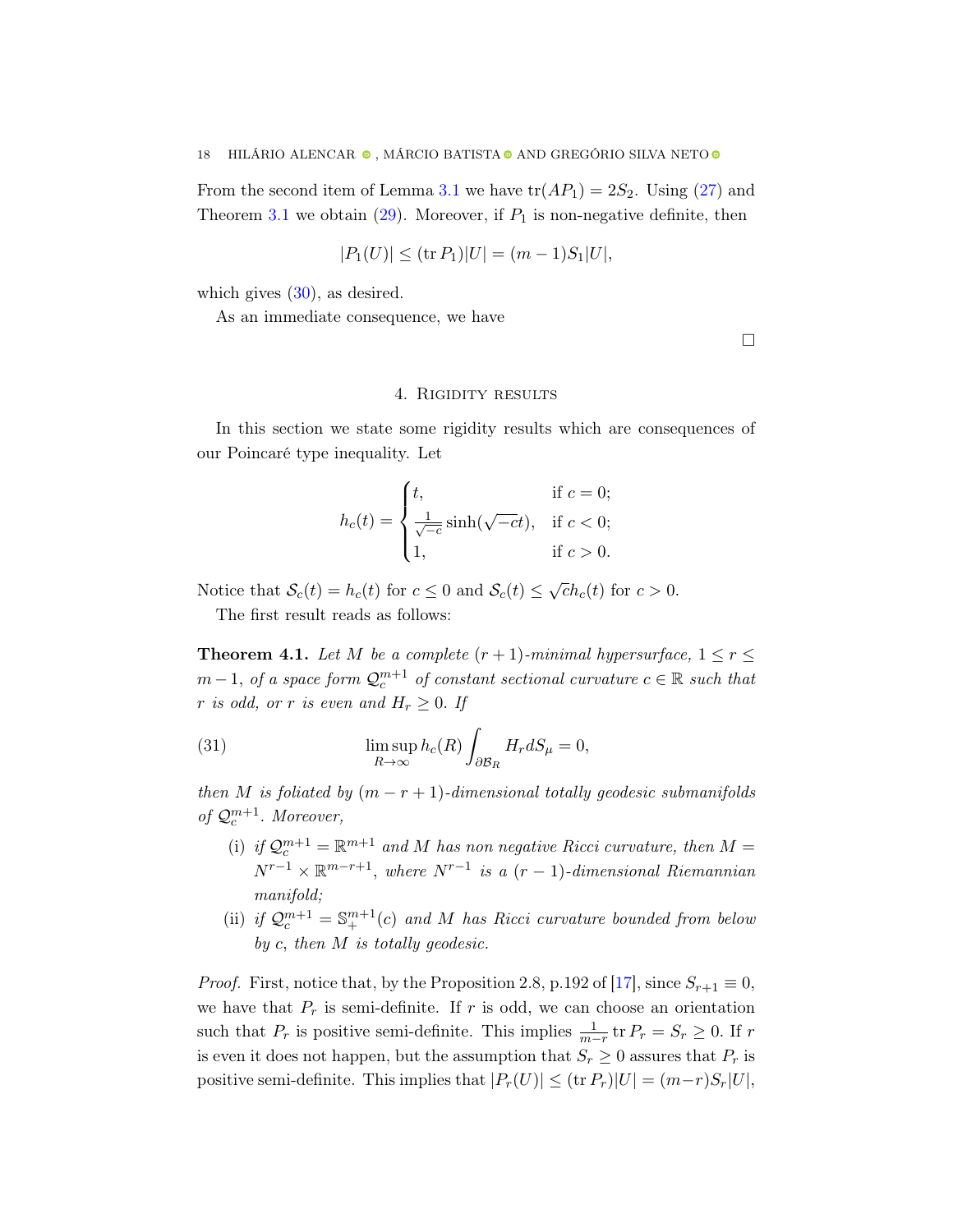$U \in TM$ . Thus, by using inequality [\(13\)](#page-9-1), we have that

$$
\int_{\mathcal{B}_R} u S_r \mathcal{S}'_c(\rho) d\mu \leq \mathcal{S}_c \left( \frac{\text{diam } \mathcal{B}_R}{2} \right) \int_{\mathcal{B}_R} |\nabla u| S_r d\mu \leq \mathcal{S}_c(R) \int_{\mathcal{B}_R} |\nabla u| S_r d\mu.
$$

Plugging

$$
u_{\varepsilon}(x) = \begin{cases} 1, & \text{if } \operatorname{dist}(x, \partial \mathcal{B}_R) \ge \varepsilon; \\ \frac{\operatorname{dist}(x, \partial \mathcal{B}_R)}{\varepsilon}, & \text{if } \operatorname{dist}(x, \partial \mathcal{B}_R) \le \varepsilon, \end{cases}
$$

in the previous inequality and using co-area formula we obtain, after taking  $\varepsilon \to 0$ , that

$$
\int_{\mathcal{B}_R} S_r \mathcal{S}'_c(\rho) d\mu \leq \mathcal{S}_c(R) \int_{\partial \mathcal{B}_R} S_r dS_\mu \leq \max\{1, \sqrt{c}\} h_c(R) \int_{\partial \mathcal{B}_R} S_r dS_\mu.
$$

Making  $R \to \infty$ , we obtain

$$
\int_M S_r d\mu \le \max\{1, \sqrt{c}\} \limsup_{R \to \infty} h_c(R) \int_{\partial \mathcal{B}_R} S_r dS_\mu = 0,
$$

which implies that  $S_r \equiv 0$ . Since  $S_{r+1} \equiv 0 \equiv S_r$ , by Lemma 2.1, p.252, of [\[40\]](#page-24-14), we obtain that A has rank at most  $r-1$ , i.e., M has index of relative nullity at least  $m - r + 1$ . By using Proposition 1.18, p.24 of [\[29\]](#page-23-11), we conclude that M is foliated by  $(m - r + 1)$ -dimensional totally geodesic submanifolds of  $\mathcal{Q}_c^{m+1}$ . If  $\mathcal{Q}_c^{m+1} = \mathbb{R}^{m+1}$  and M has non negative Ricci curvature, then by using Hartman splitting theorem (see [\[29\]](#page-23-11), Theorem 7.15, p.196),  $M = N^{r-1} \times \mathbb{R}^{m-r+1}$ . If  $\mathcal{Q}_c^{m+1} = \mathbb{S}_+^{m+1}(c)$  and the Ricci curvature of  $M$  is bounded from below by  $c$ , then by Corollary 7.12, of  $[29]$ ,  $M$  is totally geodesic.  $\Box$ 

*Remark* 6. We do not need assume that  $H_r \geq 0$  for r even if we replace the decay condition of  $H_r$  in the hypothesis of Theorem [4.1](#page-17-1) by

$$
\limsup_{R \to \infty} h_c(R) \int_{\partial \mathcal{B}_R} |A|^r dS_\mu = 0.
$$

In fact, in this case we can use [\(12\)](#page-9-0) and the discussion of Remark [5,](#page-12-4) p[.13,](#page-12-4) to take estimates of  $|P_r|$ .

If the ambient manifold  $\overline{M}$  is Einstein, define

$$
\mathcal{G}(t) = \begin{cases} G(t), & \text{if } i(\overline{M}) = \infty; \\ 1, & \text{if } i(\overline{M}) < \infty, \end{cases}
$$

where  $G$  is the solution of  $(28)$ . For Einstein manifolds we have: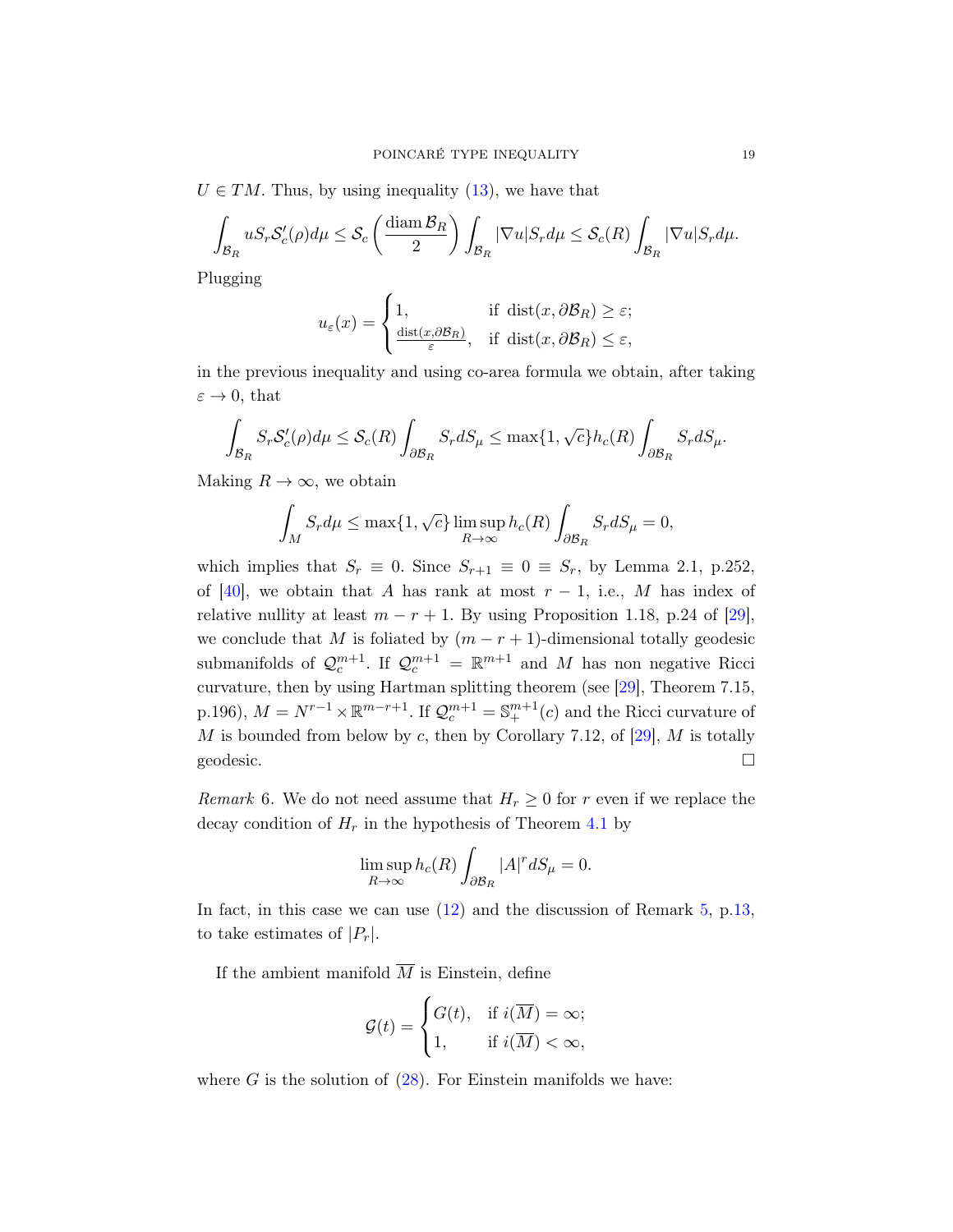Theorem 4.2. If M is a complete hypersurface with constant scalar curvature  $(m-1)\lambda$  of an Einstein manifold  $\overline{M}^{m+1}$ , with Einstein constant  $\lambda$ , such that

$$
\limsup_{R \to \infty} \mathcal{G}(R) \int_{\partial \mathcal{B}_R} H dS_\mu = 0,
$$

then M is totally geodesic.

*Proof.* The eigenvalues of  $P_1$  are  $S_1 - \lambda_i$ , where  $\lambda_i$  are the principal curvatures of M. Since  $S_2 \equiv 0$  and  $S_1 \geq 0$ , we have

$$
S_1 - \lambda_i \leq S_1 + |\lambda_i| \leq S_1 + \sqrt{\lambda_1^2 + \cdots + \lambda_m^2} = S_1 + |A| = 2S_1,
$$

i.e.,  $|P_1| \leq 2S_1$ . Following the same reasoning of the proof of Theorem [4.1,](#page-17-1) we conclude that  $S_1 \equiv 0$ . This gives  $|A| = \sqrt{S_1^2 - 2S_2} = 0$ , i.e., M is totally geodesic.  $\Box$ 

Since space forms are particular cases of Einstein manifolds for  $\lambda = mc$ , we have

Corollary 4.1. If M is a complete hypersurface with constant scalar curvature  $m(m-1)c$  of a space form  $\mathcal{Q}_c^{m+1}$  of constant sectional curvature  $c \in \mathbb{R}$ , such that

$$
\limsup_{R \to \infty} h_c(R) \int_{\partial \mathcal{B}_R} H dS_\mu = 0,
$$

then M is totally geodesic.

As a consequence of the proof of Theorem [4.1,](#page-17-1) we obtain,

**Corollary 4.2.** There is no complete  $(r + 1)$ -minimal hypersurface,  $1 \le r \le$  $m-1$ , a space form  $\mathcal{Q}_c^{m+1}$  of constant sectional curvature  $c \leq 0$ , such that

- (i) r is odd, or r is even and  $H_r \geq 0$ ;
- (ii) M is contained in a geodesic ball of  $\mathcal{Q}_c^{m+1}$ , and
- (iii) lim sup  $R\rightarrow\infty$ Z  $\partial {\cal B}_R$  $H_r dS_\mu = 0.$

#### <span id="page-19-0"></span>5. Rigidity of self-similar solutions of curvature flows

Let  $\psi : M^m \to \mathbb{R}^{m+1}$  be hypersurface. The evolution of  $\psi(M)$  by the curvature is smooth a one-parameter family  $\Psi : M \times I \to \mathbb{R}^{m+1}$  of immersions  $\Psi_t := \Psi(\cdot, t) : M \to \mathbb{R}^{m+1}$  solving the initial value problem

<span id="page-19-1"></span>(32) 
$$
\begin{cases} \frac{\partial \Psi}{\partial t}(x,t) = (S_{r+1}(x,t))^{\alpha} \eta(x,t), \\ \Psi(x,0) = \psi(x), \end{cases}
$$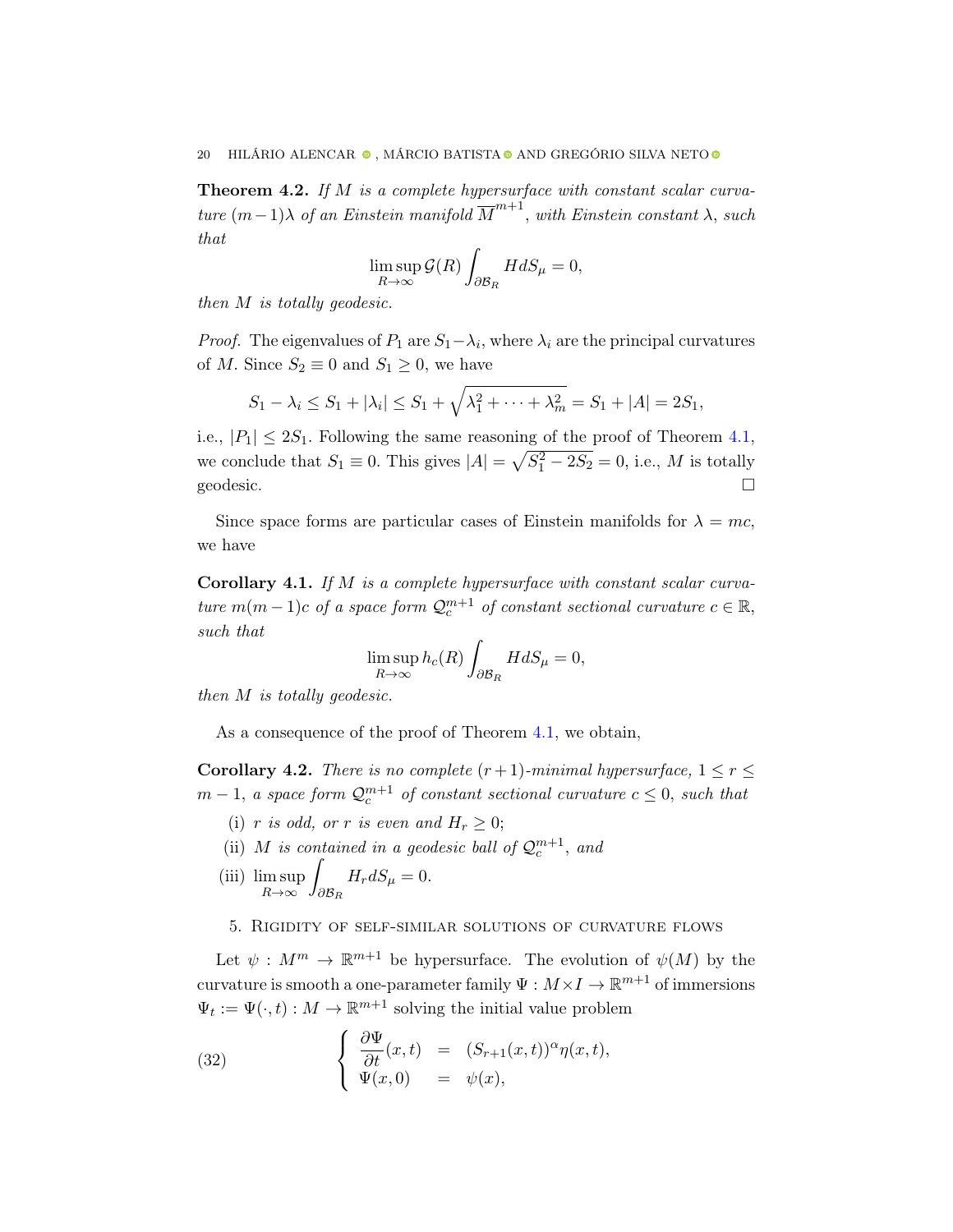for  $\alpha \in \mathbb{R} - \{0\}$ . The initial value problem [\(32\)](#page-19-1) are also called a curvature flow. These flows have been studied by many authors in the last four decades, see, for example, [\[21\]](#page-23-12), [\[53\]](#page-25-1), [\[22\]](#page-23-13), [\[54\]](#page-25-2), [\[55\]](#page-25-3), [\[8\]](#page-22-6), [\[9\]](#page-22-7), their citations, and references therein. We also can cite the recent book [\[10\]](#page-22-8) for a extensive introduction of these flows.

A homothetic solution of the flow in [\(32\)](#page-19-1) is a hypersurface satisfying the equation

<span id="page-20-0"></span>(33) 
$$
S_{r+1}^{\alpha} = \delta \langle \psi, \eta \rangle,
$$

for some non-zero real number  $\delta$ . A hypersurface satisfying [\(33\)](#page-20-0) evolves by the flow without changing their shapes, but only by dilation or contraction (that is, they remain the same after rescaling). If  $\delta > 0$ , then the hypersurface evolves by dilation and it is called a self-expander. If  $\delta < 0$ , then the hypersurface evolves by contraction and its is called a self-shrinker.

Remark 7. Homothetic solutions are examples of self-similar solutions, which are those solutions which evolves by flow without changing their shapes. Other examples are the translating solitons, which evolves translating the initial hypersurface in a fixed direction and those which evolves by a rotation of  $\mathbb{R}^{m+1}$ . For more details, see [\[10\]](#page-22-8).

Homothetic solutions of curvature flows have received considerable attention in recent years, see, for example [\[47\]](#page-24-15), [\[25\]](#page-23-14), [\[32\]](#page-23-15), [\[16\]](#page-23-16),[\[35\]](#page-24-16), [\[38\]](#page-24-17), [\[23\]](#page-23-17), [\[48\]](#page-24-18),  $|3|$ , and  $|4|$ .

For homothetic solutions of the curvature flow [\(32\)](#page-19-1) we can state:

<span id="page-20-1"></span>Theorem 5.1. Let M be a complete homothetic solution of the curvature flow [\(32\)](#page-19-1) in  $\mathbb{R}^{m+1}$ ,  $1 \leq r \leq m-1$ , such that

(i)  $\alpha = p/q$ , where p and q are odd integers;

(ii) or 
$$
\alpha \in \mathbb{R} - \{0\}
$$
 and  $S_{r+1} \geq 0$ .

If  $\delta S_r \geq 0$  and

(34) 
$$
\limsup_{R \to \infty} R \int_{\partial \mathcal{B}_R} |A|^r dS_\mu = 0,
$$

then

(i) M is a hyperplane if  $\alpha > 0$ ;

(ii) there is no such hypersurface if  $\alpha < 0$ .

Proof. Using [\(9\)](#page-7-0) and Remark [1,](#page-5-0) we have that

$$
(m-r)\int_{\Omega} uS_r d\mu = \int_{\Omega} \langle -\overline{X}, P_r(\nabla u) \rangle d\mu + (r+1)\int_{\Omega} u \langle -\overline{X}, \eta \rangle S_{r+1} d\mu,
$$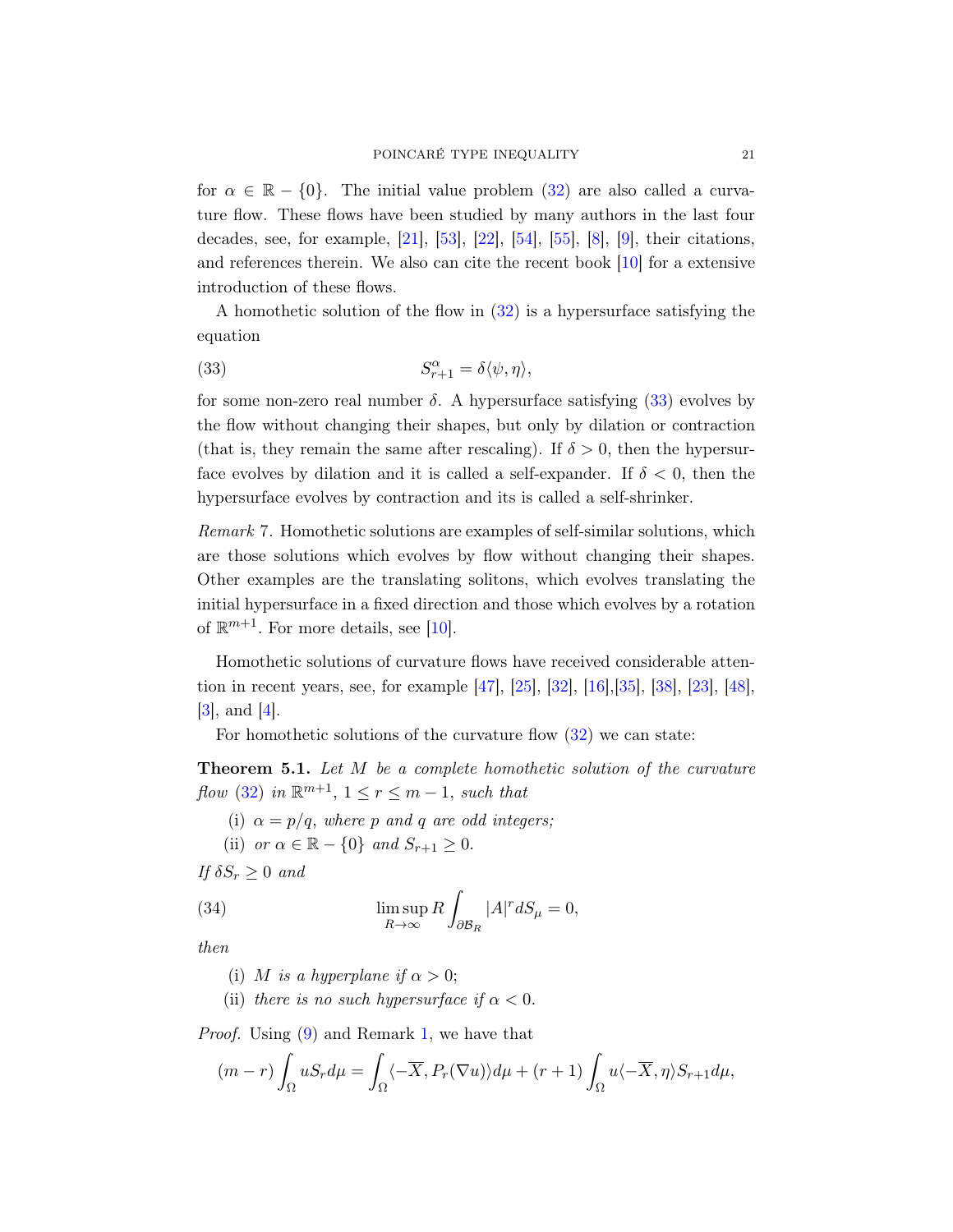for 
$$
\overline{X} = \rho \overline{\nabla} \rho
$$
. Since  $S_{r+1}^{\alpha} = \delta \langle \psi, \eta \rangle$  and  $\psi = \overline{X}$  in  $\mathbb{R}^{m+1}$ , we have  
\n
$$
\int_{\Omega} u[(m-r)\delta S_r + (r+1)S_{r+1}^{\alpha+1}] d\mu = \delta \int_{\Omega} \langle -\rho \nabla \rho, P_r(\nabla u) \rangle d\mu
$$
\n
$$
\leq \frac{|\delta| \operatorname{diam} \Omega}{2} \int_{\Omega} |P_r| |\nabla u| d\mu
$$
\n
$$
\leq \frac{(2^m - 1)|\delta| \operatorname{diam} \Omega}{2} \int_{\Omega} |A|^r |\nabla u| d\mu,
$$

since  $|P_r| \leq (2^m - 1)|A|^r$  by Remark [5,](#page-12-4) p[.13.](#page-12-4) Taking  $\Omega = \mathcal{B}_R$  a intrinsic ball of radius R, we have diam  $\mathcal{B}_R \leq 2R$ , since the extrinsic distance is less than or equal to the intrinsic distance. Using

$$
u_{\varepsilon}(x) = \begin{cases} 1, & \text{if } \operatorname{dist}(x, \partial \mathcal{B}_R) \ge \varepsilon; \\ \frac{\operatorname{dist}(x, \partial \mathcal{B}_R)}{\varepsilon}, & \text{if } \operatorname{dist}(x, \partial \mathcal{B}_R) \le \varepsilon, \end{cases}
$$

and co-area formula we obtain, after taking  $\varepsilon \to 0$ , that

$$
\int_{\mathcal{B}_R} u[(m-r)\delta S_r + (r+1)S_{r+1}^{\alpha+1}]d\mu \le c(m,r)|\delta|R \int_{\partial \mathcal{B}_R} |A|^r d\mu.
$$

Notice that, if  $\alpha = \frac{2a+1}{2b+1}$ ,  $a, b \in \mathbb{Z}$ , then

$$
S_{r+1}^{\alpha+1} = \left(S_{r+1}^{\frac{a+b}{2b+1}}\right)^2 \ge 0
$$

no matter the signal of  $S_{r+1}$ . Taking  $R \to \infty$  and using the hypothesis, we obtain

$$
S_r \equiv S_{r+1} \equiv 0 \equiv \langle \psi, \eta \rangle,
$$

which implies that M is a hyperplane, since it is smooth, for  $\alpha > 0$ , (see also [\[28\]](#page-23-18)) and leads to a contradiction for  $\alpha < 0$ , since  $S_{r+1}^{\alpha}$  is defined, in this case, only for  $S_{r+1} > 0$ .

Remark 8. The proof of the Theorem [5.1](#page-20-1) holds in the general setting of a Riemannian manifold  $\overline{M}^{m+1}$  with bounded sectional curvatures by  $G''(t)/G(t)$ . So, we consider hypersurfaces satisfying the equation

$$
S_{r+1}^{\alpha} = \delta \langle G(\rho) \overline{\nabla} \rho, \eta \rangle.
$$

These surfaces have been object of research in recent years as self-similar solutions of curvature flows in ambient spaces other than  $\mathbb{R}^{m+1}$ , see, for example,  $[6]$  and  $[26]$ . If

$$
\begin{cases}\n\limsup_{R \to \infty} G(R) \int_{\partial \mathcal{B}_R} |A|^r dS_\mu = 0, & \text{if } G \text{ is unbounded;} \\
\limsup_{R \to \infty} \int_{\partial \mathcal{B}_R} |A|^r dS_\mu = 0, & \text{if } G \text{ is bounded,}\n\end{cases}
$$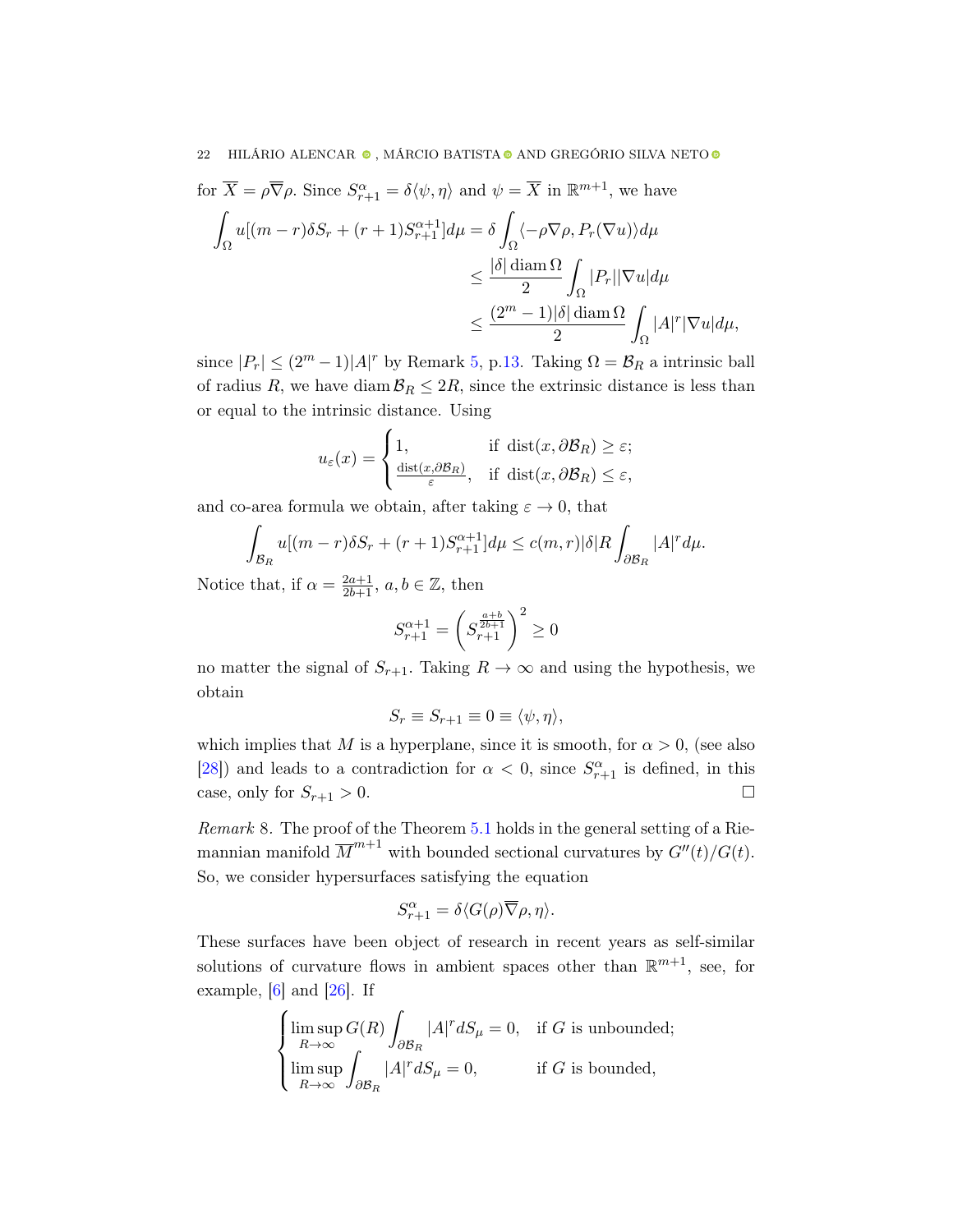then  $\cal M$  satisfies

<span id="page-22-12"></span>(35) 
$$
S_r \equiv S_{r+1} \equiv 0 \equiv \langle G(\rho) \overline{\nabla} \rho, \eta \rangle,
$$

(assuming  $c \neq 0$ ). The classification of which hypersurfaces satisfy [\(35\)](#page-22-12) will depend on the ambient space we are considering. In the space form  $\mathcal{Q}_c^{m+1}$ , for example, by using the results in  $[28]$  and  $(35)$ , we can conclude that M is totally geodesic if  $\alpha > 0$  and that the hypersurface does not exist if  $\alpha < 0$ .

## FUNDING

The authors were partially supported by The National Council for Scientific and Technological Development (CNPq) and Coordination for the Improvement of Higher Education Personnel (CAPES), Brazil.

## **REFERENCES**

- <span id="page-22-0"></span>[1] Alencar, H., and Neto, G. S. Poincaré and mean value inequalities for hypersurfaces in Riemannian manifolds and applications. Asian J. Math. 21, 4 (2017), 697–719.
- <span id="page-22-5"></span>[2] Alencar, H., and Silva Neto, G. Isoperimetric inequalities and monotonicity formulas for submanifolds in warped products manifolds. Rev. Mat. Iberoam. 34, 4 (2018), 1821–1852.
- <span id="page-22-9"></span>[3] Alencar, H., Silva Neto, G., and Zhou, D. Hopf-type theorems for self-similar solutions of curvature flows in  $\mathbb{R}^3$ .  $ArXiv:2106.09165$  (2021), 1-23.
- <span id="page-22-10"></span>[4] Alencar, H., Silva Neto, G., and Zhou, D. Hopf-type theorem for self-shrinkers. J. Reine Angew. Math. 782 (2022), 247–279.
- <span id="page-22-2"></span>[5] Alías, L. J., Dajczer, M., and Rigoli, M. Higher order mean curvature estimates for bounded complete hypersurfaces. Nonlinear Anal. 84 (2013), 73–83.
- <span id="page-22-11"></span>[6] Alías, L. J., de Lira, J. H., and Rigoli, M. Mean curvature flow solitons in the presence of conformal vector fields. J. Geom. Anal. 30, 2 (2020), 1466–1529.
- <span id="page-22-3"></span>[7] Alías, L. J., Impera, D., and Rigoli, M. Hypersurfaces of constant higher order mean curvature in warped products. Trans. Amer. Math. Soc. 365, 2 (2013), 591–621.
- <span id="page-22-6"></span>[8] ANDREWS, B. Contraction of convex hypersurfaces in Riemannian spaces. J. Differential Geom. 39, 2 (1994), 407–431.
- <span id="page-22-7"></span>[9] Andrews, B. Pinching estimates and motion of hypersurfaces by curvature functions. J. Reine Angew. Math. 608 (2007), 17–33.
- <span id="page-22-8"></span>[10] ANDREWS, B., CHOW, B., GUENTHER, C., AND LANGFORD, M. Extrinsic geometric flows, vol. 206 of Graduate Studies in Mathematics. American Mathematical Society, Providence, RI, [2020] ©2020.
- <span id="page-22-4"></span>[11] Barbosa, J. L. M., and Colares, A. G. Stability of hypersurfaces with constant r-mean curvature. Ann. Global Anal. Geom. 15, 3 (1997), 277–297.
- <span id="page-22-1"></span>[12] BATISTA, M., AND MIRANDOLA, H. Lower volume growth and total  $\sigma_k$ -scalar curvature estimates. Differential Geom. Appl. 42 (2015), 104–114.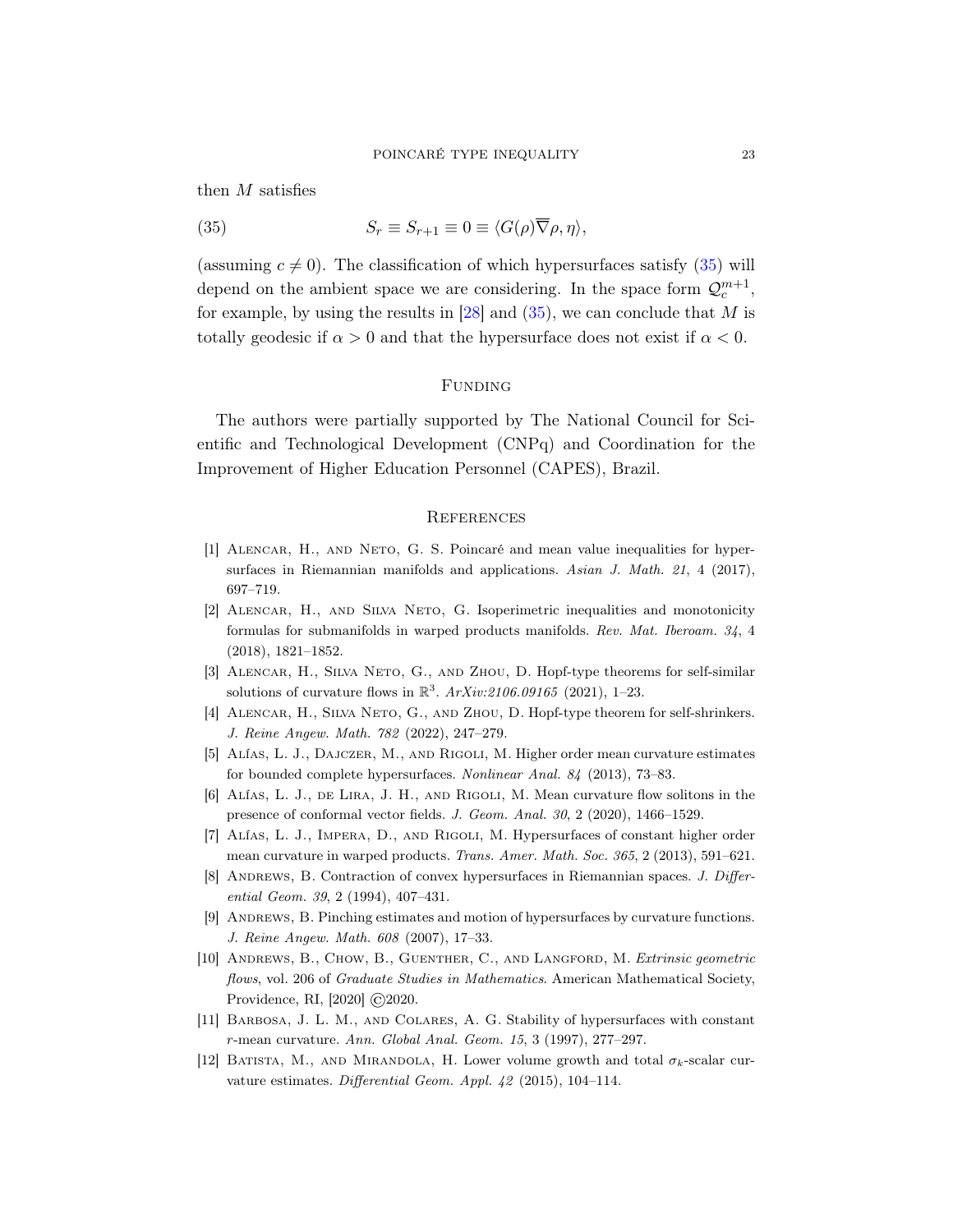- 24 HILÁRIO ALENCAR $\bullet$ , MÁRCIO BATISTA $\bullet$  AND GREGÓRIO SILVA NETO  $\bullet$
- <span id="page-23-1"></span>[13] Berchio, E., Ganguly, D., and Grillo, G. Sharp Poincaré-Hardy and Poincaré-Rellich inequalities on the hyperbolic space. J. Funct. Anal. 272, 4 (2017), 1661–1703.
- <span id="page-23-5"></span>[14] Bessa, G. P., Pessoa, L. F., and Rigoli, M. Higher order mean curvature estimates for properly immersed  $\phi_h$ -bounded hypersurfaces. Ann. Mat. Pura Appl. (4) 198, 1 (2019), 157–175.
- <span id="page-23-8"></span>[15] Besse, A. L. Einstein manifolds. Classics in Mathematics. Springer-Verlag, Berlin, 2008. Reprint of the 1987 edition.
- <span id="page-23-16"></span>[16] Brendle, S., Choi, K., and Daskalopoulos, P. Asymptotic behavior of flows by powers of the Gaussian curvature. Acta Math. 219, 1 (2017), 1–16.
- <span id="page-23-6"></span>[17] Caminha, A. On hypersurfaces into Riemannian spaces of constant sectional curvature. Kodai Math. J. 29, 2 (2006), 185–210.
- <span id="page-23-3"></span>[18] Cao, H.-D., Shen, Y., and Zhu, S. The structure of stable minimal hypersurfaces in  $\mathbf{R}^{n+1}$ . *Math. Res. Lett.* 4, 5 (1997), 637–644.
- <span id="page-23-10"></span>[19] Case, J., Shu, Y.-J., and Wei, G. Rigidity of quasi-Einstein metrics. Differential Geom. Appl. 29, 1 (2011), 93–100.
- <span id="page-23-7"></span>[20] Cheng, X., and Rosenberg, H. Embedded positive constant r-mean curvature hypersurfaces in  $M^m \times \mathbf{R}$ . An. Acad. Brasil. Ciênc. 77, 2 (2005), 183-199.
- <span id="page-23-12"></span>[21] Chow, B. Deforming convex hypersurfaces by the nth root of the Gaussian curvature. J. Differential Geom. 22, 1 (1985), 117–138.
- <span id="page-23-13"></span>[22] Chow, B. Deforming convex hypersurfaces by the square root of the scalar curvature. Invent. Math. 87, 1 (1987), 63–82.
- <span id="page-23-17"></span>[23] Chow, T.-K. A., Chow, K.-W., and Fong, F. T.-H. Self-expanders to inverse curvature flows by homogeneous functions. Comm. Anal. Geom. 29, 2 (2021), 329– 362.
- <span id="page-23-2"></span>[24] Citti, G., Manfredini, M., Pinamonti, A., and Serra Cassano, F. Poincarétype inequality for Lipschitz continuous vector fields. J. Math. Pures Appl. (9) 105, 3 (2016), 265–292.
- <span id="page-23-14"></span>[25] Colding, T. H., and Minicozzi, II, W. P. Generic mean curvature flow I: generic singularities. Ann. of Math. (2) 175, 2 (2012), 755–833.
- <span id="page-23-19"></span>[26] Colombo, G., Mari, L., and Rigoli, M. Remarks on mean curvature flow solitons in warped products. Discrete Contin. Dyn. Syst. Ser. S 13, 7 (2020), 1957–1991.
- <span id="page-23-9"></span>[27] Corvino, J. Scalar curvature deformation and a gluing construction for the Einstein constraint equations. Comm. Math. Phys. 214, 1 (2000), 137–189.
- <span id="page-23-18"></span>[28] Dajczer, M., and Tojeiro, R. Hypersurfaces with a constant support function in spaces of constant sectional curvature. Arch. Math. (Basel) 60, 3 (1993), 296–299.
- <span id="page-23-11"></span>[29] Dajczer, M., and Tojeiro, R. Submanifold theory. Universitext. Springer, New York, 2019. Beyond an introduction.
- <span id="page-23-4"></span>[30] de Lima, L. L., de Lira, J. H. S., and Silva, J. New r-minimal hypersurfaces via perturbative methods. J. Geom. Anal. 21, 4 (2011), 1132–1156.
- <span id="page-23-0"></span>[31] Di Fratta, G., Slastikov, V., and Zarnescu, A. On a sharp Poincaré-type inequality on the 2-sphere and its application in micromagnetics. SIAM J. Math. Anal. 51, 4 (2019), 3373–3387.
- <span id="page-23-15"></span>[32] Drugan, G., Lee, H., and Wheeler, G. Solitons for the inverse mean curvature flow. Pacific J. Math. 284, 2 (2016), 309–326.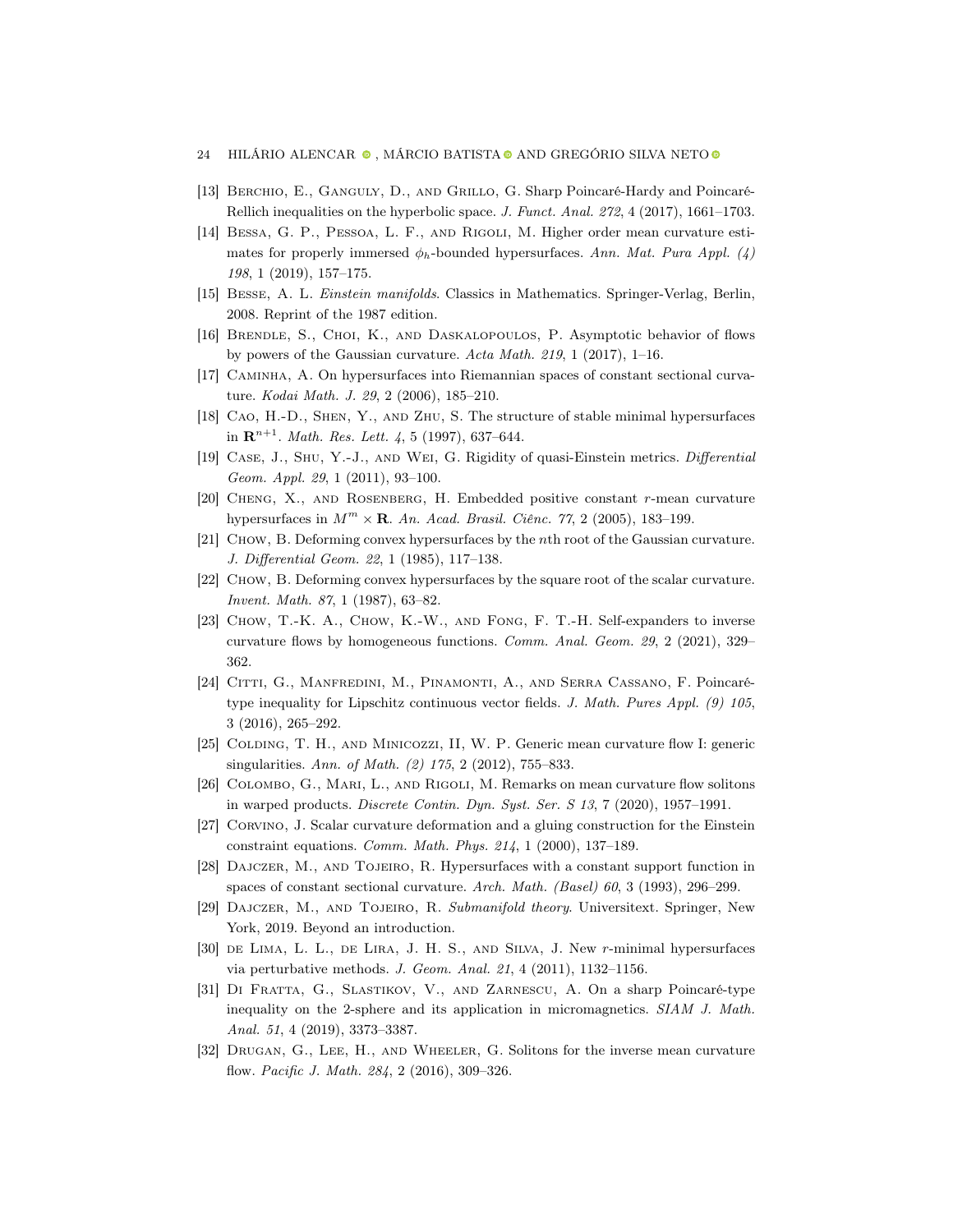- <span id="page-24-13"></span>[33] ELBERT, M. F. Constant positive 2-mean curvature hypersurfaces. Illinois J. Math. 46, 1 (2002), 247–267.
- <span id="page-24-3"></span>[34] ELBERT, M. F., NELLI, B., AND SANTOS, W. Hypersurfaces with  $H_{r+1} = 0$  in  $\mathbb{H}^n \times \mathbb{R}$ . Manuscripta Math. 149, 3-4 (2016), 507-521.
- <span id="page-24-16"></span>[35] GAO, S., LI, H., AND MA, H. Uniqueness of closed self-similar solutions to  $\sigma_k^{\alpha}$ . curvature flow. NoDEA Nonlinear Differential Equations Appl. 25, 5 (2018), Paper No. 45, 26.
- <span id="page-24-5"></span>[36] García-Martínez, S. C., Impera, D., and Rigoli, M. A sharp height estimate for compact hypersurfaces with constant k-mean curvature in warped product spaces. Proc. Edinb. Math. Soc. (2) 58, 2 (2015), 403–419.
- <span id="page-24-9"></span>[37] Girão, F., and Rodrigues, D. Weighted geometric inequalities for hypersurfaces in sub-static manifolds. Bull. Lond. Math. Soc. 52, 1 (2020), 121–136.
- <span id="page-24-17"></span>[38] GUILFOYLE, B., AND KLINGENBERG, W. Parabolic classical curvature flows. J. Aust. Math. Soc. 104, 3 (2018), 338–357.
- <span id="page-24-12"></span>[39] He, C., Petersen, P., and Wylie, W. On the classification of warped product Einstein metrics. Comm. Anal. Geom. 20, 2 (2012), 271–311.
- <span id="page-24-14"></span>[40] Hounie, J., and Leite, M. L. The maximum principle for hypersurfaces with vanishing curvature functions. J. Differential Geom. 41, 2 (1995), 247–258.
- <span id="page-24-4"></span>[41] Impera, D., Mari, L., and Rigoli, M. Some geometric properties of hypersurfaces with constant r-mean curvature in Euclidean space. Proc. Amer. Math. Soc. 139, 6 (2011), 2207–2215.
- <span id="page-24-11"></span>[42] Kim, D.-S., and Kim, Y. H. Compact Einstein warped product spaces with nonpositive scalar curvature. Proc. Amer. Math. Soc. 131, 8 (2003), 2573–2576.
- <span id="page-24-0"></span>[43] Kolesnikov, A. V., and Milman, E. Sharp Poincaré-type inequality for the Gaussian measure on the boundary of convex sets. In Geometric aspects of functional analysis, vol. 2169 of Lecture Notes in Math. Springer, Cham, 2017, pp. 221–234.
- <span id="page-24-1"></span>[44] Kombe, I., and Özaydin, M. Hardy-Poincaré, Rellich and uncertainty principle inequalities on Riemannian manifolds. Trans. Amer. Math. Soc. 365, 10 (2013), 5035– 5050.
- <span id="page-24-8"></span>[45] Kwong, K.-K., and Miao, P. Monotone quantities involving a weighted  $\sigma_k$  integral along inverse curvature flows. Commun. Contemp. Math. 17, 5 (2015), 1550014, 10.
- <span id="page-24-2"></span>[46] Li, P., and Wang, J. Weighted Poincaré inequality and rigidity of complete manifolds. Ann. Sci. École Norm. Sup. (4) 39, 6 (2006), 921–982.
- <span id="page-24-15"></span>[47] McCoy, J. A. Self-similar solutions of fully nonlinear curvature flows. Ann. Sc. Norm. Super. Pisa Cl. Sci. (5) 10, 2 (2011), 317–333.
- <span id="page-24-18"></span>[48] McCoy, J. A. Contracting self-similar solutions of nonhomogeneous curvature flows. J. Geom. Anal. 31, 6 (2021), 6410–6426.
- <span id="page-24-6"></span>[49] Pacelli Bessa, G., Pessoa, L. F., and Rigoli, M. Vanishing theorems, higher order mean curvatures and index estimates for self-shrinkers. Israel J. Math. 226, 2 (2018), 703–736.
- <span id="page-24-10"></span>[50] Petersen, P. Riemannian geometry, third ed., vol. 171 of Graduate Texts in Mathematics. Springer, Cham, 2016.
- <span id="page-24-7"></span>[51] REILLY, R. C. Variational properties of functions of the mean curvatures for hypersurfaces in space forms. J. Differential Geometry 8 (1973), 465-477.